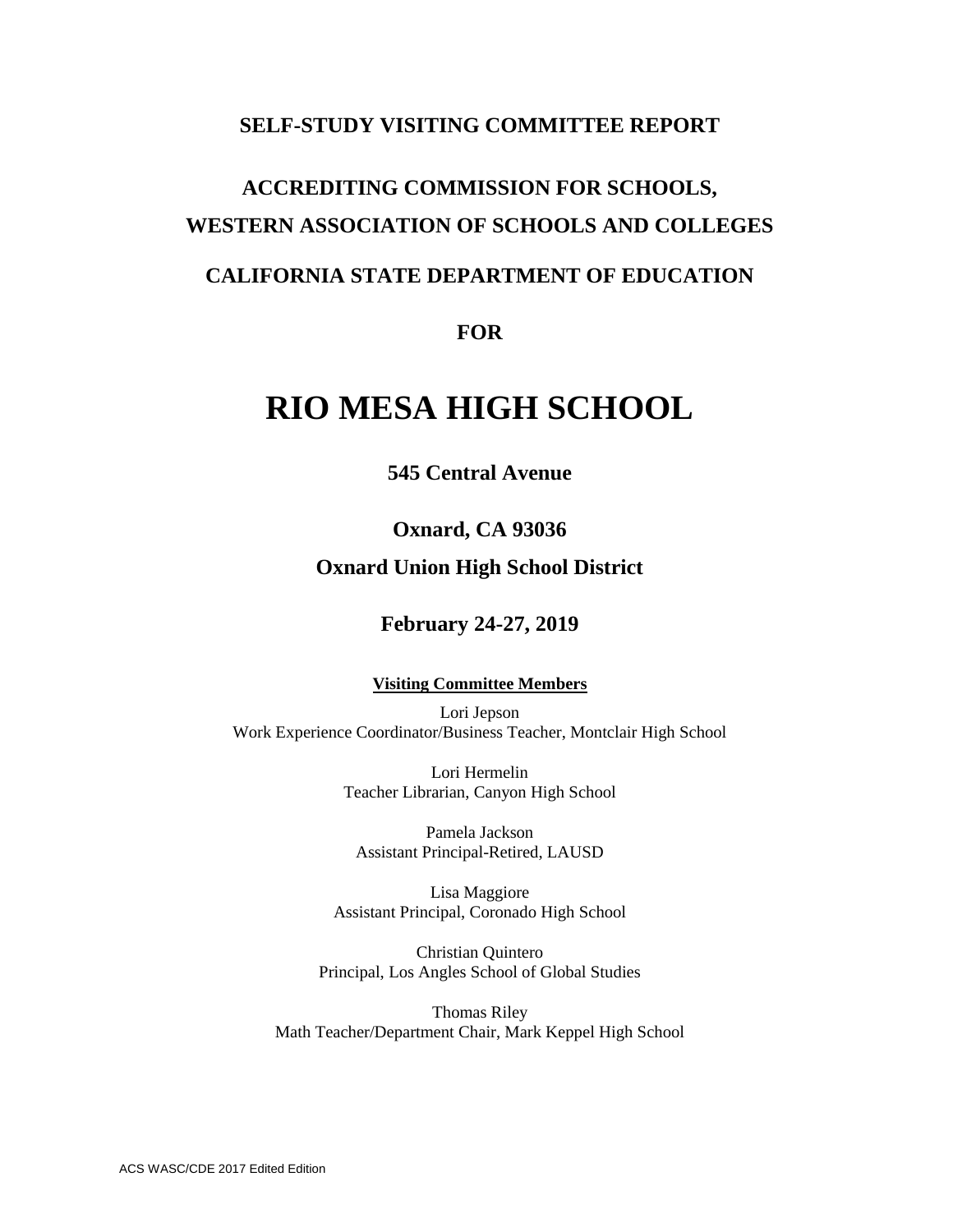## **Preface**

Include a copy of the school's schoolwide learner outcomes.

**Our Vision and Mission:** Rio Mesa High School students, staff, parents, and community work together so that all students embody the characteristics necessary for success in college, careers, and beyond: principles, reflection, inquiry, dedication, and enthusiasm as scholars and citizens of the world.

## IT TAKES SPARTAN…

**Principles** Our graduates act with integrity and honesty, with a strong sense of fairness, justice, and respect for the dignity of the individual, groups, and communities. They take responsibility for their own actions and the consequences that accompany them.\*

**Reflection** Our graduates give thoughtful consideration to their own learning and experiences. They are able to assess and understand their strengths and limitations in order to support their learning and personal development.\*

**Inquiry** Our graduates develop their natural curiosity. They acquire the skills necessary to conduct inquiry and research and show independence in learning. They actively enjoy learning and this love of learning will be sustained throughout their lives.\*

**Dedication** Our graduates are committed and hard-working. When they take on a new task or responsibility, they bring their best efforts to bear and exhibit perseverance in the face of obstacles. They take pride in their responsibilities as individuals and as members of the global community.

**Enthusiasm** Our graduates are passionate about their lives - they approach each step and change with excitement and a feeling of confidence in their ability to succeed.

…TO BE SUCCESSFUL!

\*Student learner outcomes marked with an \* are taken from the International Baccalaureate Organization's Learner Profile. <https://www.ibo.org/benefits/learner-profile/>

During the visit the VC discovered, without notification from the site, that Rio Mesa changed the Mission/Vision statement and SLO's from their Self Study submitted in mid-January. The Self-Study coordinator stated that the stakeholder comments stated that the combined vision/mission was too long, resulting in the change. However, the original mission/vision we were working under provided evidence that college and career-readiness indicators and standards were being addressed. The new statement incorporates the IB learner profile, the following is the revised mission/vision statement "Rio Mesa High School students, staff, parents and community work together to embody the core values necessary for success as scholars and citizens of the world." The change to the SLO's was that the E was changed to Engagement instead of Enthusiasm. The comments in our report reflect the original vision/mission statement.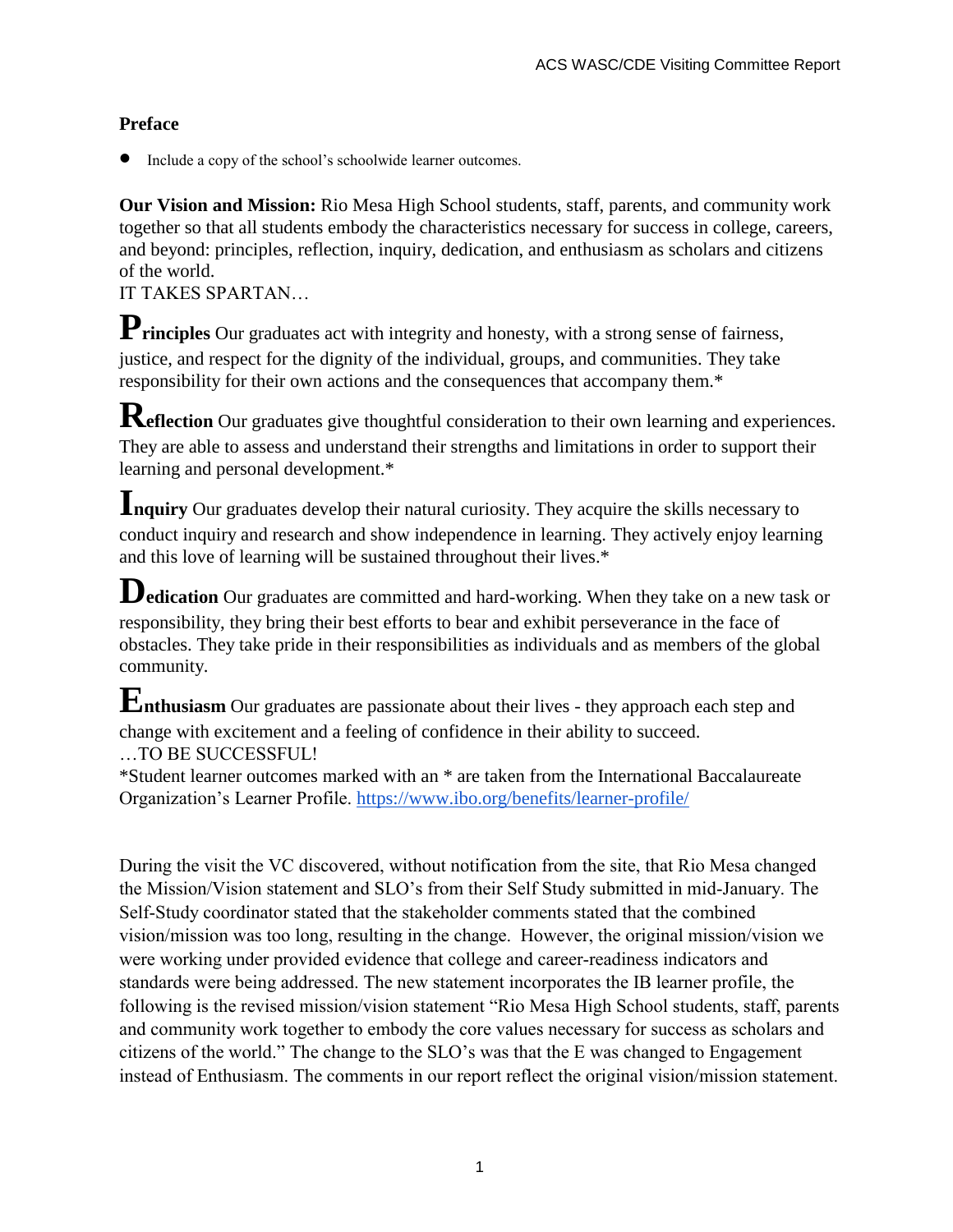1. The involvement and collaboration of all staff and other stakeholders to support student achievement.

The WASC process is new to the Principal and with a new Self Study Coordinator they have faced many challenges. In the past "WASC was just something they had to do." The self-study indicates that Rio Mesa did not intentionally address the action items from the 2013 self-study and 2016 revisit, however they did complete the re-write of the 2016 Progress Report, as required by WASC.

The self-study had limited stakeholder involvement, Focus groups composed of teachers and administrators held their first meeting in the Spring of 2018, while groups were modified for changes in staffing, they again met 6 times beginning in the Fall of 2018. All stakeholders were not involved with Focus Groups at Rio Mesa. Upon meeting with the Principal and SS Coordinator in October, they were encouraged to invite classified staff, students, and parents to participate in the remaining focus group meetings, but this did not take place. Input of the revised Mission/Vision and SLO's was done through a survey while over 300 results were received the vast majority were from students enrolled in IB classes. Parents stated that they were not aware of the process and were showing their support by attending the parent meeting, many did not recall the survey. During both student meetings students were not aware of the SLO's or any changes to them.

2. The clarification and measurement of what all students should know, understand, and be able to do through schoolwide learner outcomes and academic standards (*note the selected schoolwide learner outcomes examined by the school*).

The current SLO's are difficult to tie to academic standards and hard to measure with words phrases such as: "act with integrity"; "thoughtful consideration"; "develop natural curiosity"; "committed and hardworking"; "passionate about their educations and futures". They are footnoted with the comment "taken from the International Baccalaureate Organization's Learner Profile". As mentioned above, they changed the mission/vision and removed the reference to college and career readiness. There currently is little evidence that students understand the SLO's or academic standards as only a handful of teachers posted the daily learning objective with reference to SLO's and/or standards.

Rio Mesa delegated the revision of the Schoolwide Learner Outcomes to the PBIS team and IB teaching staff. In the Fall of 2018, they "slightly edited" the Vision/Mission statement "to reflect a clearer link to the college and career readiness of our graduates. Additionally, our PRIDE acronym was elaborated to become a new set of schoolwide learner outcomes, as our previous SLO's were both outdated and ignored." Upon completion they were presented via a google form for feedback.

3. The gathering and analyzing of data about students and student achievement.

The gathering and analysis of data is primarily done by the district and principals and then disseminated to the staff during staff meetings. Some departments use their data to guide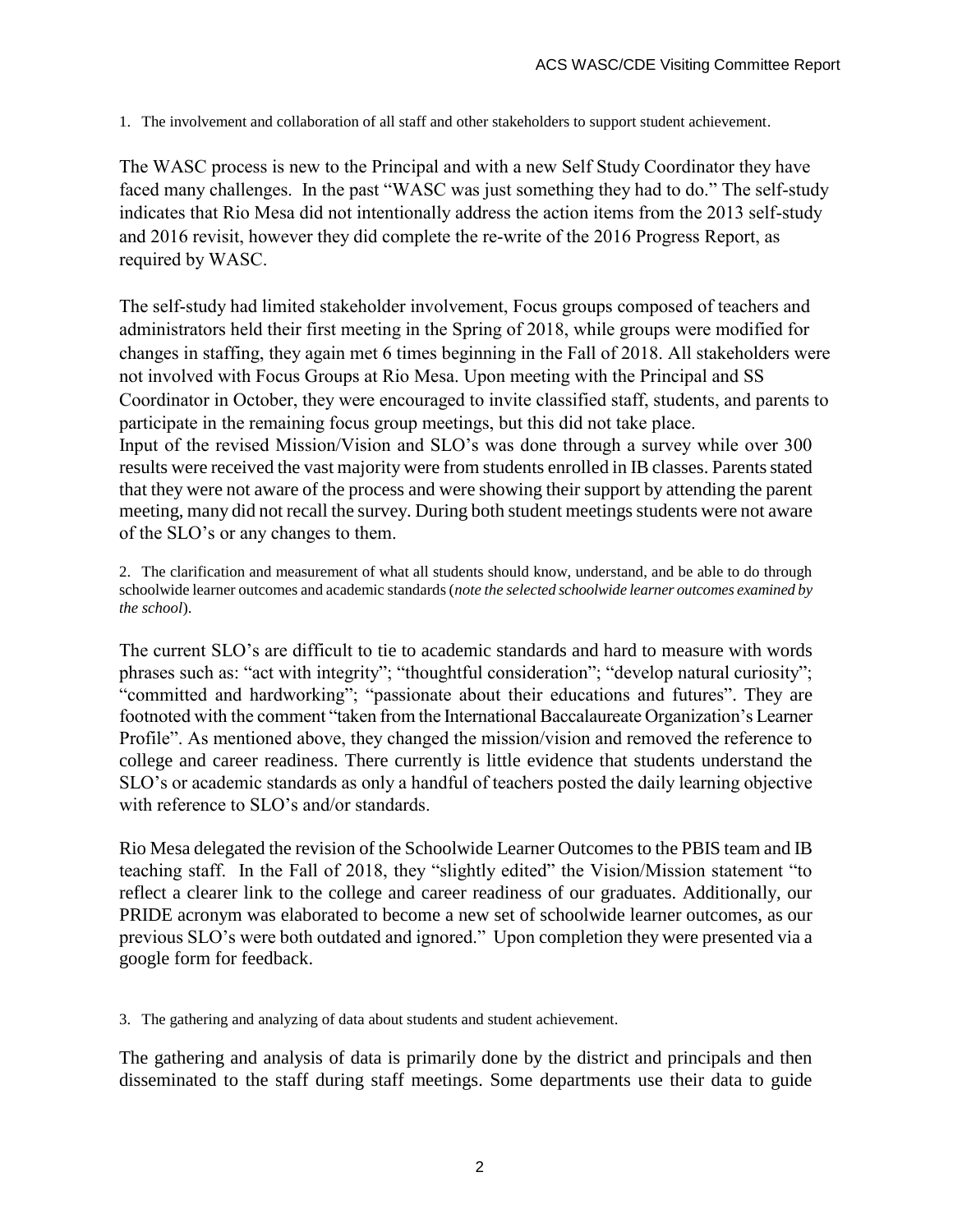instruction, but the VC was able to determine that Math I and some science classes utilize common assessments and use collaboration time (job-alikes) to address student achievement.

Rio Mesa has a newly formed "Data Team" in response to the outcomes in the self-study by which many staff in their focus groups wanted to have more time to understand and utilize the data provided by the district and the principal.

4. The assessment of the entire school program and its impact on student learning in relation to schoolwide learner outcomes, academic standards, and ACS WASC/CDE criteria

The Visiting Committee had a difficult assessing the current school program based on the criteria stated above. Rio Mesa is in the process of becoming an IB Middle Years program and hence most aspects of the self-study state that "this will be done", instead of what is being done now.

Their report has a major focus on staff and staff issues, while the data presented points to a great need for increased student achievement, which is also echoed by the site principal. The Oxnard Union High School District did not provide direction in the writing of the WASC self-study report. In meetings with the district officials they indicated that they wanted to give autonomy to their sites while providing any information/data the SS Coordinator requested. They stated that they have many schools going through this process and wanted to be able to have them act independently of each other.

5. The alignment of a long-range action plan to the school's areas of need; the development and implementation of an accountability system for monitoring the accomplishment of the plan.

The action plan follows the new WASC guidelines for the items they have identified. Items are measurable, have a time frame for implementation, monitoring, and assessment of student achievement tied to each goal. They will need to update their action plan to include the recommendations left by this Visiting Committee.

## **Chapter I: Progress Report**

Since the last self-study: Comments on the school's major changes and follow-up process.

Rio Mesa has focused much of their efforts on the Positive Behavior Intervention and Supports (PBIS) and becoming a Middle Years Program (MYP) for IB. They have experienced a significant decline in CAASP scores overall and in most subgroups. The district informed the VC that there were significant increases within the cohort from  $8<sup>th</sup>$  grade to  $11<sup>th</sup>$  grade CAASP results, but we were unable to verify the data.

The district has had a complete turnover in leadership at the district office since 2013. The site has stability in their site administration as the principal, now in his third year.

The school and community were significantly impacted by the natural events in the 2017- 2018 school year. Due to excessive heat and the Thomas Fire in December 2017. Which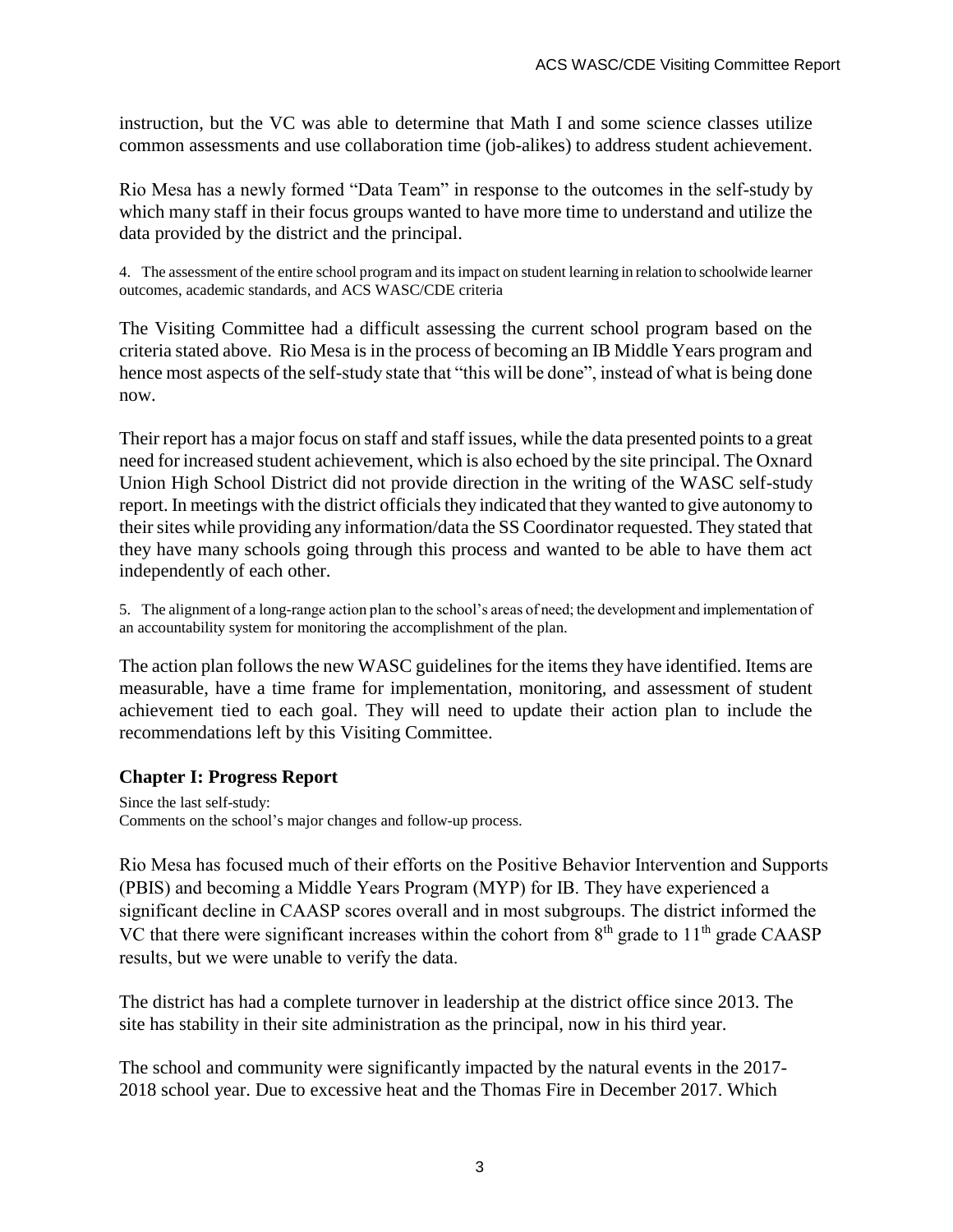resulted in the school being closed for three weeks. Unplanned increased enrollment in 2018-2019 school year posed additional challenges when 80 more freshman students enrolled at Rio Mesa than predicated.

Now in the second year of a four-year process to become an IB MYP. Leaders from each department (except for Special Education) attended IB MYP trainings in summer 2017 and then guided 9th and 10th grade teachers in their departments through collaborative unit planning over the 2017-2018 and 2018-2019 school years. MYP trained teachers are piloting one MYP unit per semester in 2018-2019.

The passage of Measure A, a local bond, will provide for much needed repairs and improvements for this aging school, as well as the addition of air conditioning, scheduled for some time after the 2018-2019 school year.

Beginning in 2020-2021 the school is scheduled to go to 1:1 student with student Chromebook devices. This will necessitate a great deal of teacher training in the 2019-2020.

"Rio Mesa High School is well-poised to execute a strong follow-up process after our February 2019 Self-Study visit. The WASC Self-Study Coordinator and the administration have identified weaknesses in the way that the SPSA and the School-wide Action Plan have traditionally been developed and monitored at Rio Mesa. Most planning has occurred "when it's due" and without full stakeholder input. Taking advantage of lessons learned through the writing of the June 2017 Progress Report, and our consistent leadership over the past three years, we have created a new structure for monitoring and revising these important documents."

 Discuss how the school through its action plan has accomplished each of the critical areas for follow-up, including the impact on student learning.

## **In February 2013, Rio Mesa High School participated in a full WASC visit which resulted in six critical areas of need...**

*There exists an achievement gap between subgroups at Rio Mesa. The subgroup identified as in greatest need is the socio-economically disadvantaged students. The goal developed by the school is to close the achievement gap between the SED and non-SED students by increasing the proficiency rates for that subgroup on the CAHSEE and CST.*

The achievement gaps between subgroups at Rio Mesa are persistent, including those for our low-income students. Closing these achievement gaps has not taken place and is still a critical student learner need which is reflected in SPSA goals and the WASC Action Plan.

*In spite of increase[s] in API scores over the past 5 years and an increase in the rigor of courses available to RMHS students the API score still is less than 800. Therefore, the school has established a goal to increase API to over 800.*

API scores are no longer in use. Starting with the class of 2017, Rio Mesa High School now assesses its progress via the California School Dashboard. The SPSA and Action Plan goals focus on narrowing the achievement gaps in all areas, as well as increasing the overall percentage of students who graduate college and career ready.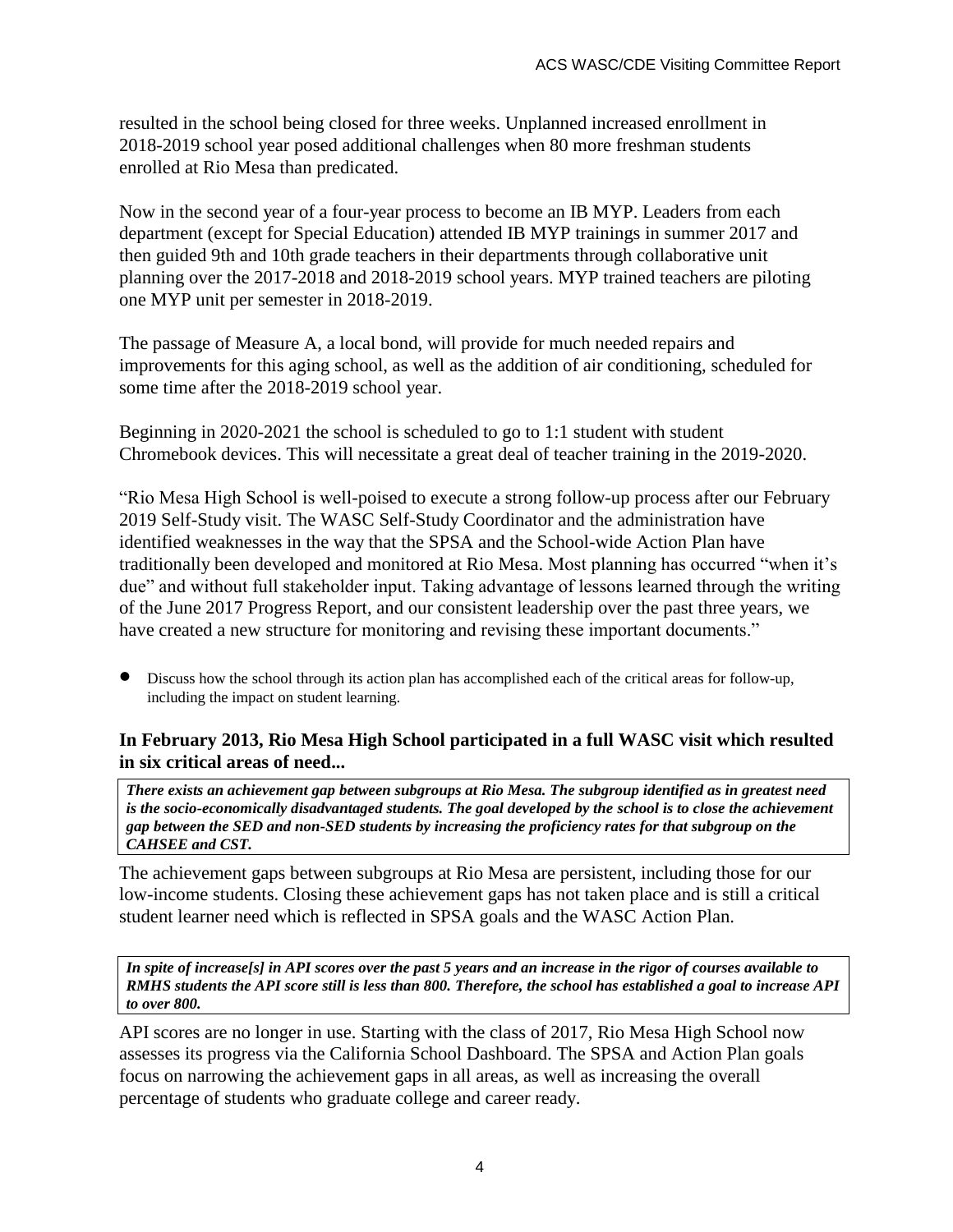*School wide graduation rates are lower than desired by the school. The goal is to increase graduation rate to 90% for all subgroups.*

While graduation rates have improved to approximately 90% overall, gaps still exist for various subgroups.

*Establish a broader goal addressing the need to increase student engagement to improve student achievement and include the three goals identified above as sub goals within that goal. Also under the broader goal include the use of STEM, AVID, and IB to increase student achievement.*

Over the past several years some progress has been made. Enrollment in IB courses has increased. The district has aligned all of the student CTE pathways to be able to track completers in the future. The school continues to pursue improvements in student engagement through a variety of avenues.

*Develop a comprehensive Professional Development plan in cooperation with the school district, which includes the use of the structured collaborative time.*

Professional development has become more focused over time. Particularly since 2016, a consistent focus on PBIS, ELD strategies, and educational technology tools. Starting in Spring 2018, all 9th and 10th grade teachers are strongly focused on collaborative work to develop the common MYP units for each course.

*The school leadership should clarify and communicate the school vision to the school community.*

In 2017-2018, the IB and PBIS teams and led the school through a rewrite of the Rio Mesa Mission and Vision. This work was continued into fall 2018 and stakeholder input was sought via a Google survey/document shared on the school website.

#### **2016 RMHS WASC Mid-Cycle Report:**

The recommendations, in bold below, were taken from page 10 of the March 2016 Mid-Cycle Visiting Committee report.

*The visiting team recommends that RMHS continues to support teachers in the implementation of Common Core and work to close the achievement gap through continued ELL support strategies, increased rigor, development of CTE/academy programs, and structured technology use.*

PBIS was implemented across the district to help schools take a proactive approach to preventing negative and disruptive student behavior while increasing positive interactions to create a positive learning climate for all on campus.

ELD strategies have been presented to the entire staff at least once per year for the last five years, as well as during department meetings. The school funds one teacher to work after-school in the Library for one hour, Mondays through Thursdays, providing tutoring in Spanish. Recognizing, however, that only about 20% of English learners are recent arrivals, the administration has continued to encourage all teachers to use EL support strategies in their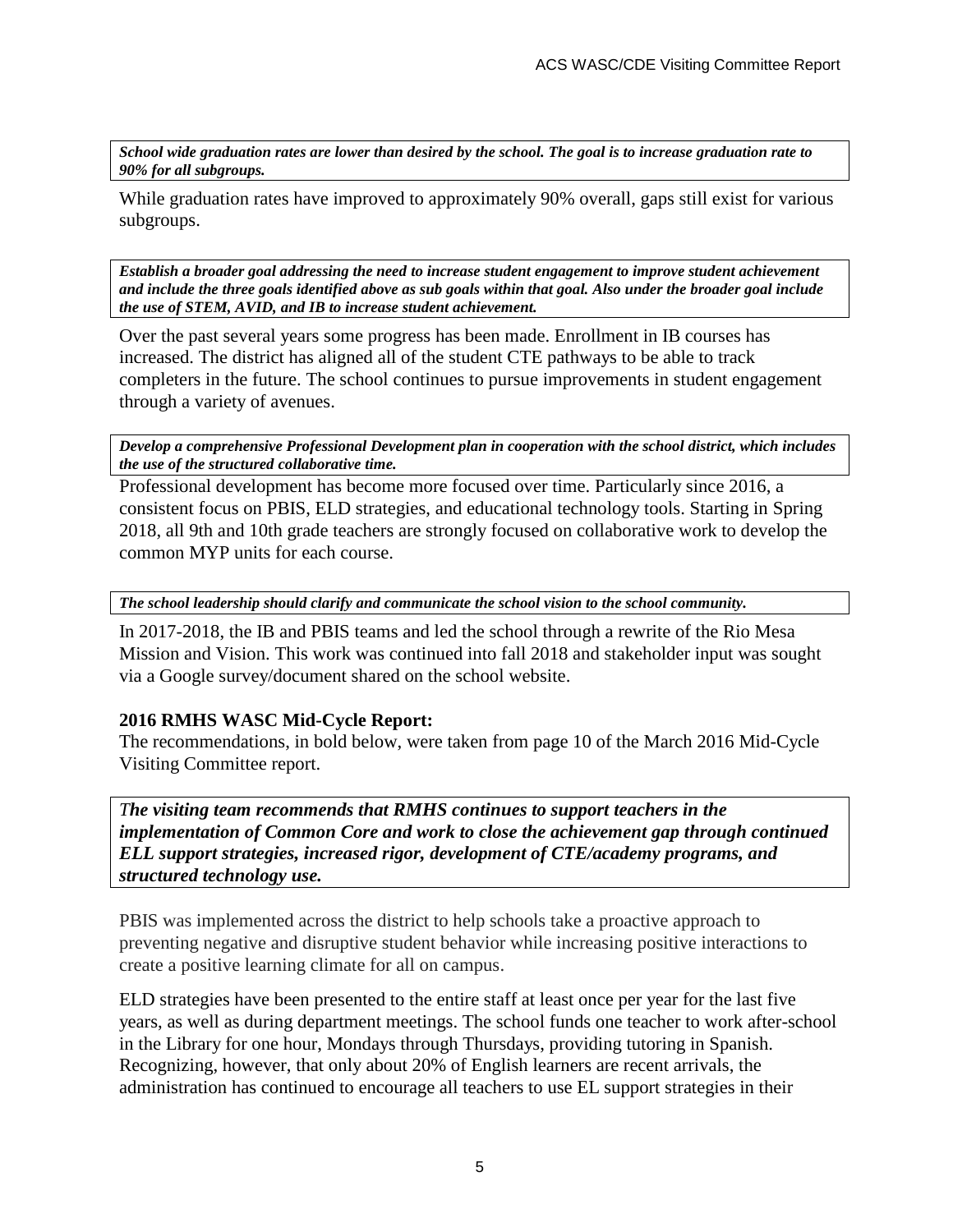classes. To reinforce this, the administration added specific EL strategies to the form they use when they conduct teacher observations (walkthroughs).

Rio Mesa has an English Language Learner Response Team (ELLRT). This team shadows longterm English learners for a day to gather data on their language use, the data received encouraged teachers to use more frequent and productive "checks for understanding" in order to increase student learning in all classes.

A variety of events and programs are in place to assist ELD students in assimilating into the school culture at Rio Mesa. Tutoring is available afterschool and Saturdays, students have laptops access, a variety of guest speakers, and field trips are offered.

The use of technology stated in the self-study and observed at the site was primarily the use of projectors and Chromebooks. Much of the focus is still on getting teachers up to speed with the technology rather than focused on how the technology can improve student achievement. The plan is for all students to have a Chromebook issued to them for their take home and use by the 2020-2021 school year.

Presentations and trainings have been conducted at the district level, at the school level, and more informally in departments to address various ways to close the achievement gaps. However, there is no formal action plan on how to mandate student remediation, they are all voluntary and not mandatory.

During 2017-2018, lead teachers in each department (English, Math, Science, Social Science, World Languages, PE, and Visual Arts) attended IB MYP training. In Fall 2018, teachers collaborated concluding with in-depth planning for two units. For the future students of Rio Mesa, the full rollout of the MYP will bring rigor and relevance to the curriculum provided to all 9th and 10th grade students. An increase in student performance is expected based on this program.

In conjunction with the district office, significant changes have been made to the CTE pathways at Rio Mesa. These changes reflect shifts in guidelines from the California Department of Education, as well as the need to increase the number of Rio Mesa graduates who meet the College and Career Ready criteria via pathway completion. Eight pathways are now offered, some in conjunction with the Ventura County Office of Education's Career Education Center (formerly ROP).

*The school team needs to utilize collaboration time – both within departments and as an entire staff – to create a systematic professional development framework or theme that will support the elements of their school-wide action plan.*

Rio Mesa did not follow their WASC action plan. They had a few parts done when they resubmitted their mid-term report in 2017. There is some evidence that they have created a systematic professional development framework, but much progress needs to be made. Beginning in 2017-2018, staff meeting agendas are now written with new formatting to assure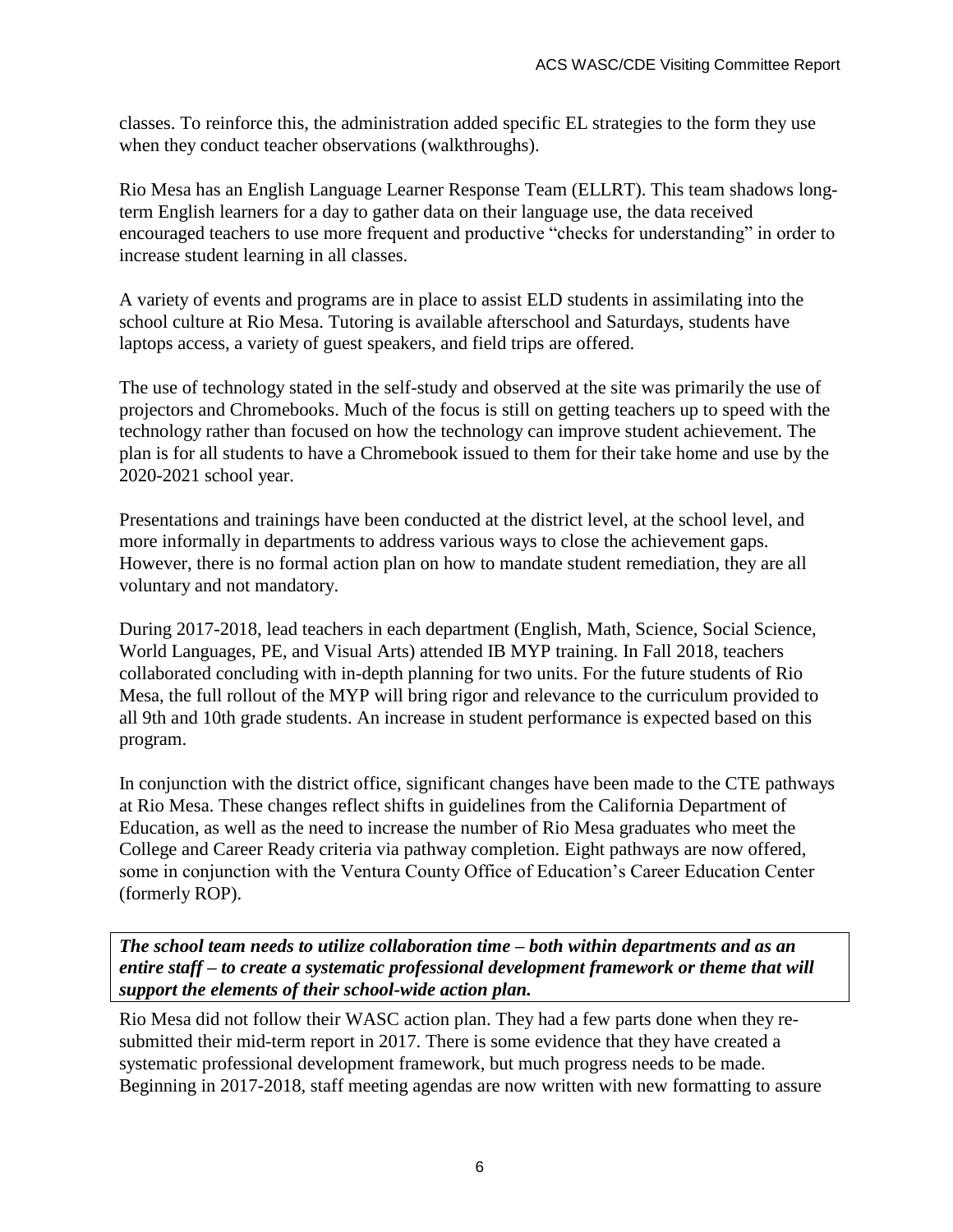LCAP goals were understood by staff. Following the WASC Self-Study process, this format is being revised again to reflect both the WASC Action Plan goals as well as the LCAP goals.

*The school needs to develop and execute a plan to authentically include the community in the review and potential modification of the school's Mission, Vision and Schoolwide Learner Outcomes*

Rio Mesa tasked this item to the PBIS and IB teams, through the review and modification process, beginning in Fall 2017. "Faculty gave approval to a revised Mission and Vision in Spring 2018. In Fall 2018, this Mission and Vision was slightly edited to reflect a clearer link to the college and career readiness of our graduates. Additionally, the PRIDE acronym was elaborated to become a new set of student learner outcomes, as the previous SLOs were both outdated and ignored." In November 2018 this new draft via a Google form in both English and Spanish was placed on the school website. Based on a review of the survey results the VC concluded that most responses came from staff and IB students. While parents in the parent meeting did not remember a survey, students in the student group ASB and Ad-hoc meeting did not recall a survey either. The changes made to the mission/vision by taking out the items emphasizing college and career readiness were not presented to any stakeholders due to the timing of the publication as verification by the SS Coordinator and Principal. Our report references the original combined vision/mission which was submitted as their Self Study report in January, 2019.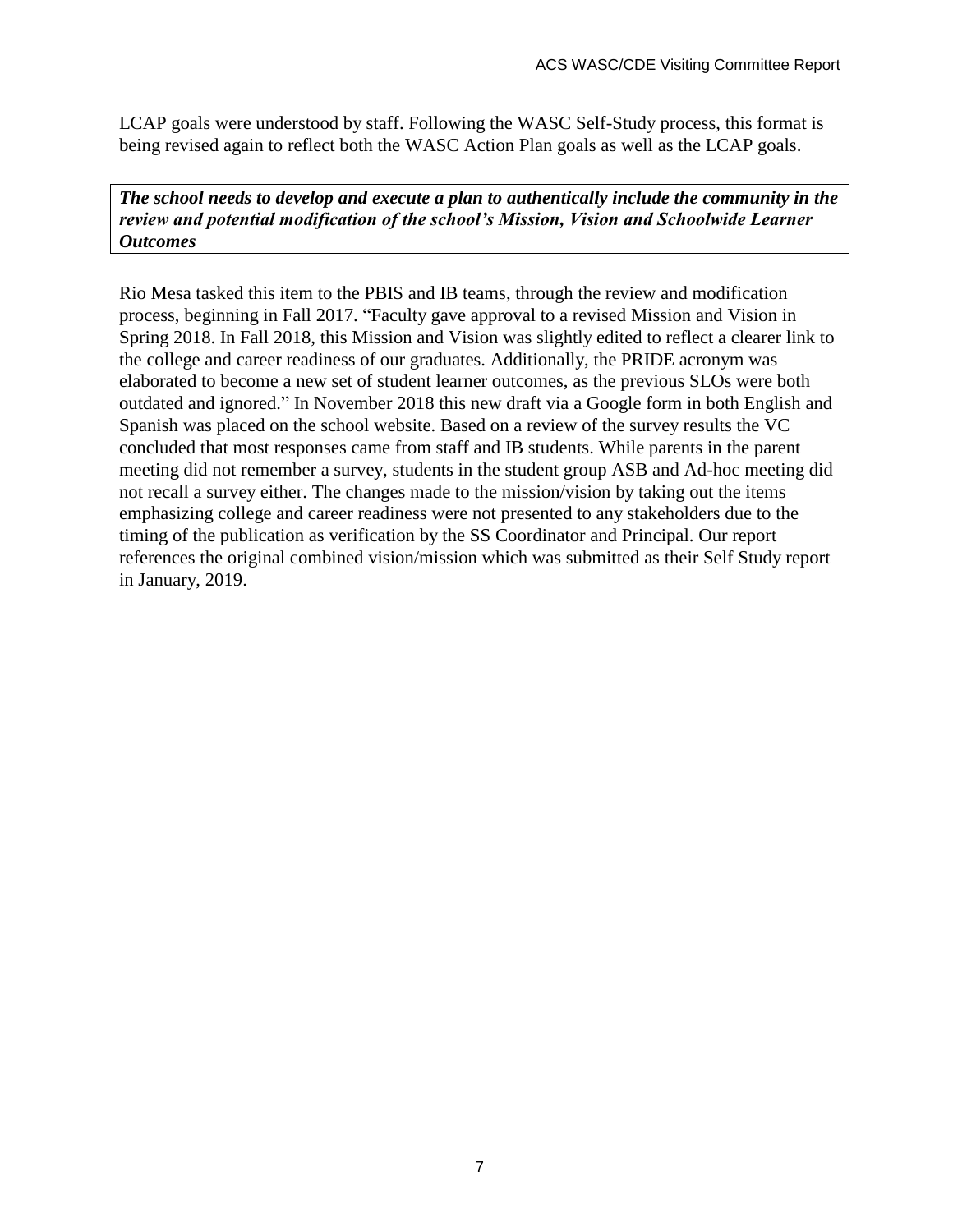## **Chapter II: Student/Community Profile**

- Brief description of the students and community served by the school. Rio Mesa High School is located in the unincorporated area of Ventura County in the city of Oxnard, between the cities of Ventura and Camarillo. The entire student population receives free and reduced lunch. The campus is in a rural setting and over 17 buses arrive each morning to deliver students to the campus.
- School's analysis of student achievement data (e.g., SBAC, AP, college SAT, and graduation rates).

Since 2015-2016, RMHS has increased the overall graduation rate to 89.9% from 87.2%. Data related to college SAT was not provided.

|                |                | <b>Exceeded Met</b> |               | <b>Nearly Met Not Met</b> |        |
|----------------|----------------|---------------------|---------------|---------------------------|--------|
| 2017-2018 RMHS |                |                     | 17.00% 20.00% | 21.00%                    | 42.00% |
|                | <b>OUHSD</b>   | 18.00%              | 25.00%        | 23.00%                    | 34.00% |
|                | Ventura County | 24.00%              | 28.00%        | 23.00%                    | 26.00% |
|                | California     | 26.00%              | 30.00%        | 22.00%                    | 22.00% |
| 2016-2017 RMHS |                |                     | 19.00% 28.00% | 21.00%                    | 32.00% |
|                | <b>OUHSD</b>   | 18.00%              | 29.00%        | 25.00%                    | 28.00% |
|                | Ventura County | 27.00%              | 31.00%        | 21.00%                    | 20.00% |
|                | California     | 28.00%              | 32.00%        | 21.00%                    | 19.00% |
| 2015-2016 RMHS |                |                     | 19.00% 25.00% | 26.00%                    | 29.00% |
|                | <b>OUHSD</b>   | 19.00%              | 33.00%        | 25.00%                    | 24.00% |
|                | Ventura County | 25.00%              | 33.00%        | 23.00%                    | 19.00% |
|                | California     | 26.00%              | 33.00%        | 22.00%                    | 19.00% |

#### **CAASPP ELA Overall,** *All Students*

Testing data for the past three school years demonstrate a disappointing pattern of falling scores. In 2014-2015, Rio Mesa recorded some of the highest CAASPP ELA results in the district, but in subsequent years' students have performed below district average in practically every category. Overall, 49% of students scored a 4 or 3 on the ELA CAASPP in 2014-2015, meaning that they had met (3) or exceeded (4) the standard. In 2017-2018, this rate was down to 37%, a drop of 12%. Particularly concerning were the drops in performance by students in the Socio-economically Disadvantaged and Hispanic or Latino populations. 32% of Socioeconomically Disadvantaged students in 2015-2016 met or exceeded standards on the ELA exam, while only 21% did so in 2017-2018. 38% of Hispanic or Latino students in 2015- 2016 met or exceeded standards, and only 29% in 2017-2018. These gaps are particularly troubling when compared to White students, who had 65% of student meet or exceed the ELA standards.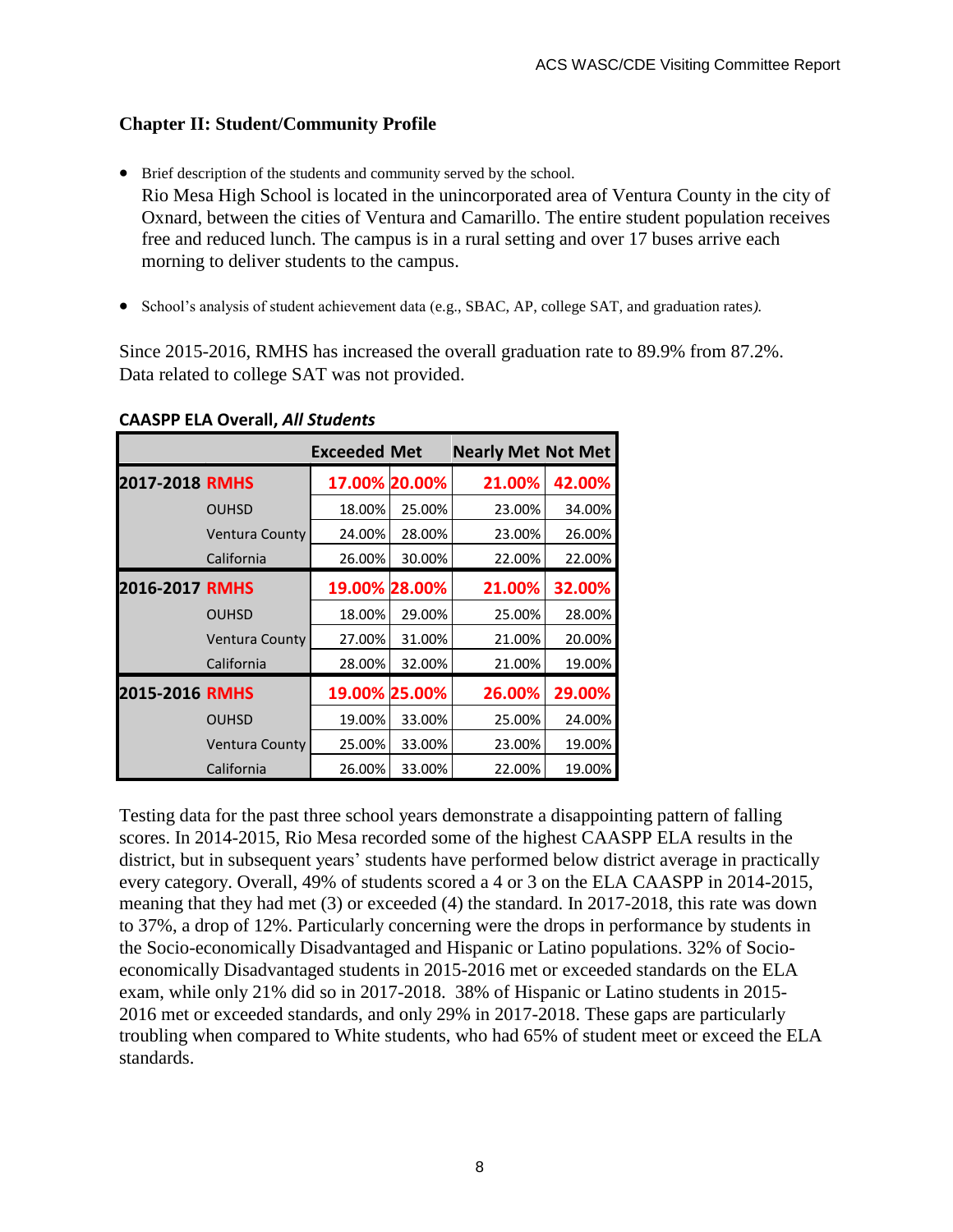Two additional data trends to be noted in the lower CAASPP ELA scores was the increase in students in several subgroups who scored 1 (Standard Not Met) as well as the gender gap, with 40% of all females meeting or exceeding ELA standards and only 33% of all males.

|                |                       | <b>Exceeded Met</b> |              | <b>Nearly Met Not Met</b> |        |
|----------------|-----------------------|---------------------|--------------|---------------------------|--------|
| 2017-2018 RMHS |                       |                     | 9.00% 14.00% | 23.00%                    | 54.00% |
|                | <b>OUHSD</b>          | 9.00%               | 15.00%       | 23.00%                    | 53.00% |
|                | <b>Ventura County</b> | 13.00%              | 19.00%       | 23.00%                    | 46.00% |
|                | California            | 13.00%              | 18.00%       | 23.00%                    | 46.00% |
| 2016-2017 RMHS |                       | 8.00%               | 14.00%       | 29.00%                    | 49.00% |
|                | <b>OUHSD</b>          | 8.00%               | 16.00%       | 24.00%                    | 52.00% |
|                | <b>Ventura County</b> | 13.00%              | 21.00%       | 23.00%                    | 43.00% |
|                | California            | 13.00%              | 19.00%       | 24.00%                    | 44.00% |
| 2015-2016 RMHS |                       | 5.00%               | 21.00%       | 28.00%                    | 46.00% |
|                | <b>OUHSD</b>          | 7.00%               | 17.00%       | 25.00%                    | 51.00% |
|                | Ventura County        | 12.00%              | 20.00%       | 25.00%                    | 43.00% |
|                | California            | 13.00%              | 20.00%       | 25.00%                    | 43.00% |

**CAASPP Math Overall,** *All Students*

CAASPP Math results have not dropped as dramatically as ELA results, but are still below local and state averages. In 2017-2018, 23% of students overall scoring a 3 or 4, as compared to 26% of students in 2015-2016. More troubling, the lowest band – 1, Not Met – grew to 54% of students in 2017-2018 from 46% of students in 2015-2016. Math scores for the majority of subgroups fell as well. The only significant subgroup that showed a positive trend was Students with Disabilities, who shifted 6% of students from Nearly Met to Met between 2015- 2016 and 2017-2018. The overall CAASPP Math scores were the only place that male students outperformed their female counterparts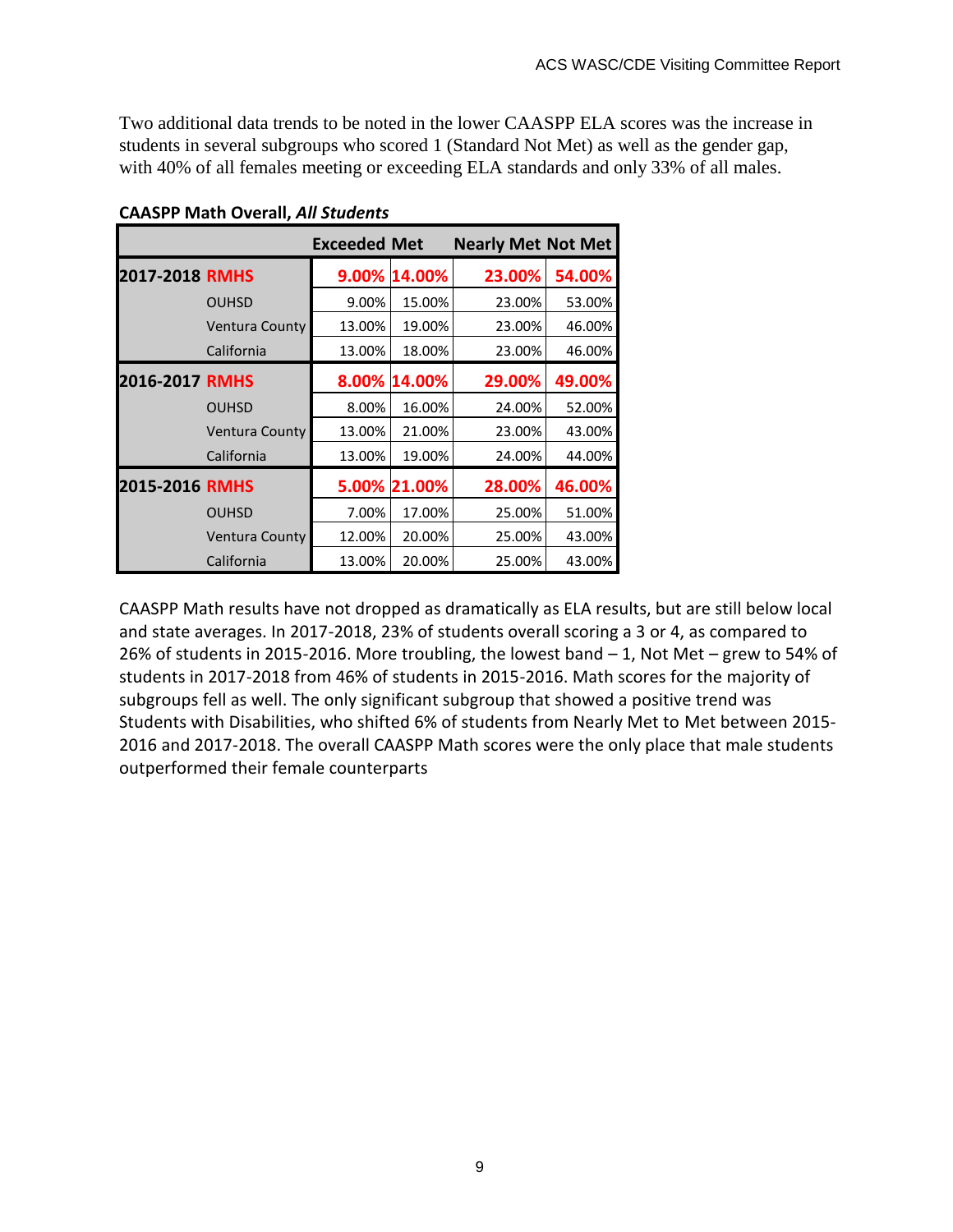| <b>Subject Group</b>           | <b>Candidates</b><br><b>Registered</b> | <b>Candidates</b><br><b>Tested</b> | <b>Pass Rate</b><br>Total and % | <b>RMHS</b><br><b>Average</b> | World-Wide<br>Average |
|--------------------------------|----------------------------------------|------------------------------------|---------------------------------|-------------------------------|-----------------------|
| <b>English A: Language and</b> |                                        |                                    |                                 |                               |                       |
| Lit HL                         | 78                                     | 78                                 | $75/78 = 96%$                   | 4.78                          | 4.98                  |
| <b>English A: Language and</b> |                                        |                                    |                                 |                               |                       |
| Lit SL                         | 23                                     | 23                                 | $20/23 = 87%$                   | 4                             |                       |
| <b>French B SL</b>             | 0                                      | 0                                  | N/A                             | N/A                           | N/A                   |
|                                |                                        |                                    | $38/38 =$                       |                               |                       |
| <b>Spanish B SL</b>            | 38                                     | 38                                 | 100%                            | 5.53                          | 5.08                  |
| <b>Economics SL</b>            | 55                                     | 50                                 | $37/50 = 74%$                   | 4.34                          | 4.7                   |
| <b>History of the Americas</b> |                                        |                                    |                                 |                               |                       |
| <b>HL</b>                      | 90                                     | 84                                 | $52/84 = 62%$                   | 3.76                          | 4.08                  |
| <b>Chemistry HL</b>            | 22                                     | 22                                 | $4/22 = 18%$                    | 4.46                          | 6                     |
| <b>Math Studies SL</b>         | 17                                     | 17                                 | $14/17 = 82%$                   | 4.88                          | 4.21                  |
| <b>Visual Arts HL</b>          | 13                                     | 11                                 | $6/11 = 55%$                    | 3.55                          | 4.48                  |
| <b>Visual Arts SL</b>          | 11                                     | 10                                 | $5/10 = 50\%$                   | 3.5                           |                       |
| <b>Environment Systems SL</b>  | 12                                     | 11                                 | $6/11 = 55%$                    | 3.82                          | 4.15                  |

#### *International Baccalaureate Testing Data* **2018 IB Exams**

IB exams are scored on a 1-7 scale, with a 5-7 considered passing for UCs and most 4-year colleges. Some colleges will give credit for a 4. Our IB students generally perform within a half point of the worldwide average with the exception of Chemistry HL, English A: Language and Literature SL, and Visual Arts HL, which are generally lower. Spanish B SL tends to rank above worldwide average, as does Math Studies SL frequently.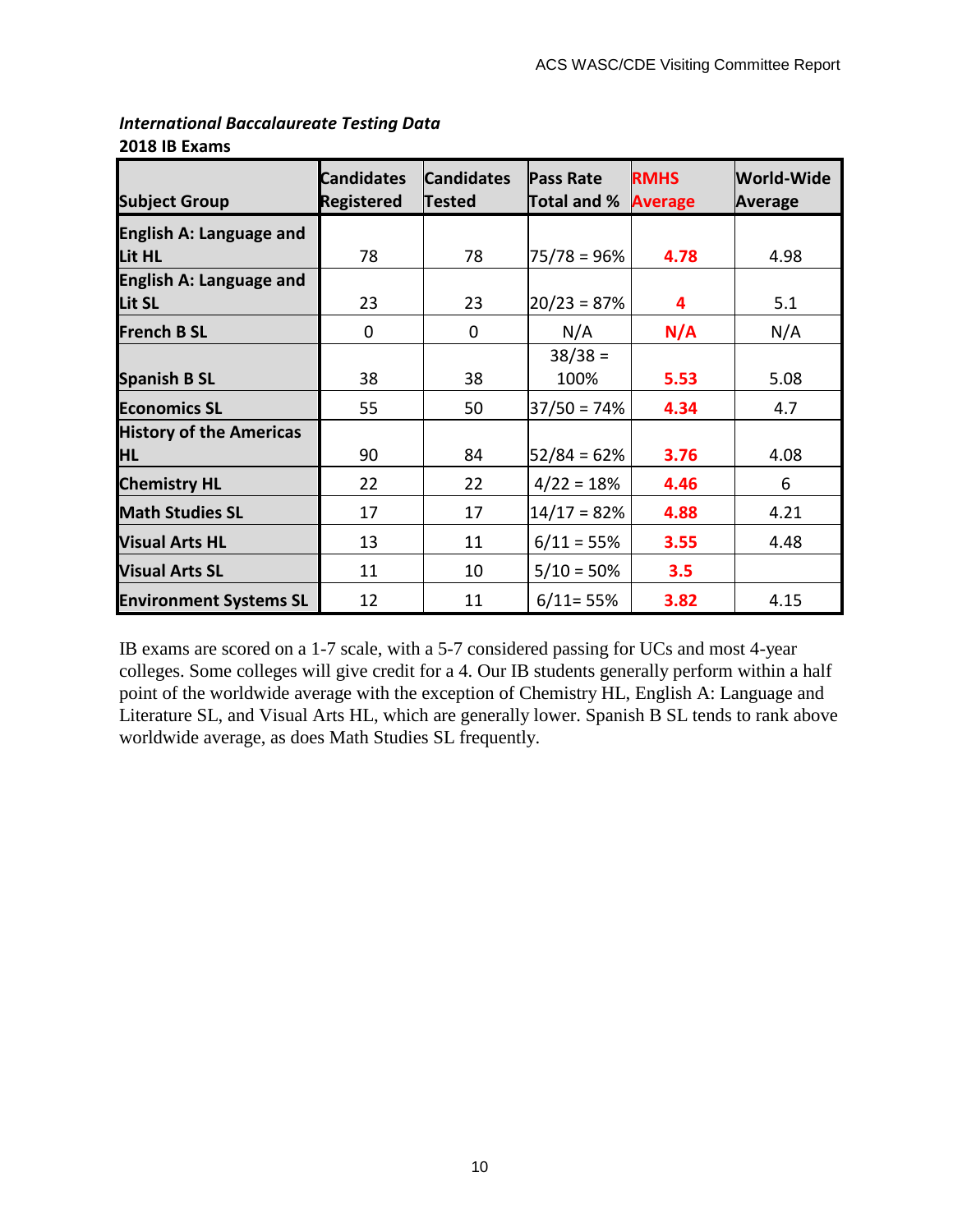## *Advanced Placement Data*

## **Scores of 3 or Above**

|                                     |              | 2017-18                     |                | 2016-17        |                             | 2015-16 |                |                             |           |
|-------------------------------------|--------------|-----------------------------|----------------|----------------|-----------------------------|---------|----------------|-----------------------------|-----------|
|                                     |              |                             | <b>Percent</b> |                |                             | Percent |                |                             | Percent   |
| <b>Subject</b>                      |              | <b>Tested Passed Passed</b> |                |                | <b>Tested Passed Passed</b> |         |                | <b>Tested Passed Passed</b> |           |
| <b>Computer</b><br><b>Science A</b> |              |                             |                |                |                             |         |                |                             |           |
| <b>Music Theory</b>                 | 1            | 1                           | 100.00%        |                |                             |         |                |                             |           |
| <b>English Language</b>             | $\mathbf{1}$ | 1 <sup>1</sup>              | 100.00%        | $\mathbf{1}$   | 1 <sub>1</sub>              | 100.00% | $\overline{2}$ | 0                           | 0.00%     |
| <b>English</b><br>Literature        |              |                             |                | $\mathbf{1}$   | 1                           | 100.00% |                |                             |           |
| <b>European</b><br><b>History</b>   | 40           | 11                          | 27.50%         | 52             | 19                          | 36.54%  | 72             | 13                          | 18.06%    |
| <b>Human</b><br>Geography           | 53           | 32                          | 60.38%         | 53             | 25                          | 47.17%  | 55             | 34                          | 61.82%    |
| <b>Macroeconomics</b>               | $\mathbf{1}$ | 1 <sup>1</sup>              | 100.00%        | $\mathbf{1}$   | 0                           | 0.00%   | 3              | 1                           | 33.33%    |
| <b>Microeconomics</b>               |              |                             |                |                |                             |         | 1              | 1                           | 100.00%   |
| <b>Psychology</b>                   | 31           | 12                          | 38.71%         | 12             | 3                           | 25.00%  | 29             | 6                           | 20.69%    |
| <b>US Government</b>                | 2            | 1                           | 50.00%         |                |                             |         |                |                             |           |
| <b>US History</b>                   |              |                             |                | $\mathbf{1}$   | $\bf{0}$                    | 0.00%   | $\mathbf{1}$   | 0                           | 0.00%     |
| <b>Calculus AB</b>                  | 20           | 1                           | 5.00%          | 55             | 10                          | 18.18%  | 50             | 19                          | 38.00%    |
| <b>Calculus BC</b>                  | 20           | 9                           | 45.00%         | 15             | 6                           | 40.00%  | 13             | 7                           | 53.85%    |
| <b>Biology</b>                      | 22           | 9                           | 40.91%         | 20             | 12                          | 60.00%  | 24             | 17                          | 70.83%    |
| <b>Chemistry</b>                    |              |                             |                | $\overline{2}$ | $\mathbf{1}$                | 50.00%  |                |                             |           |
| <b>Physics C: E M</b>               |              |                             |                | 1              | 1 <sub>1</sub>              | 100.00% |                |                             |           |
| <b>Physic C: Mech</b>               |              |                             |                | 11             | $\overline{7}$              | 63.64%  | 16             | 5                           | 31.25%    |
| <b>Chinese</b><br>Language          |              |                             |                | 3              | 1                           | 33.33%  | 1              |                             | 1 100.00% |
| <b>French Language</b>              |              |                             |                |                |                             |         | $\overline{1}$ | 0                           | 0.00%     |
| <b>Japanese</b>                     |              |                             |                |                |                             |         |                |                             |           |
| Language                            |              |                             |                | $\mathbf{1}$   | $\mathbf{1}$                | 100.00% |                |                             |           |
| <b>Spanish</b><br>Language          | 104          | 91                          | 87.50%         | 97             | 84                          | 86.60%  | 67             | 63                          | 94.03%    |
| <b>Spanish</b>                      |              |                             |                |                |                             |         |                |                             |           |
| Literature                          | 20           | 10                          | 50.00%         | 14             | 9                           | 64.29%  | 19             | 7                           | 36.84%    |
| <b>TOTAL</b>                        | 315          | 179                         | 56.83%         | 341            | 181                         | 53.08%  | 355            | 175                         | 49.30%    |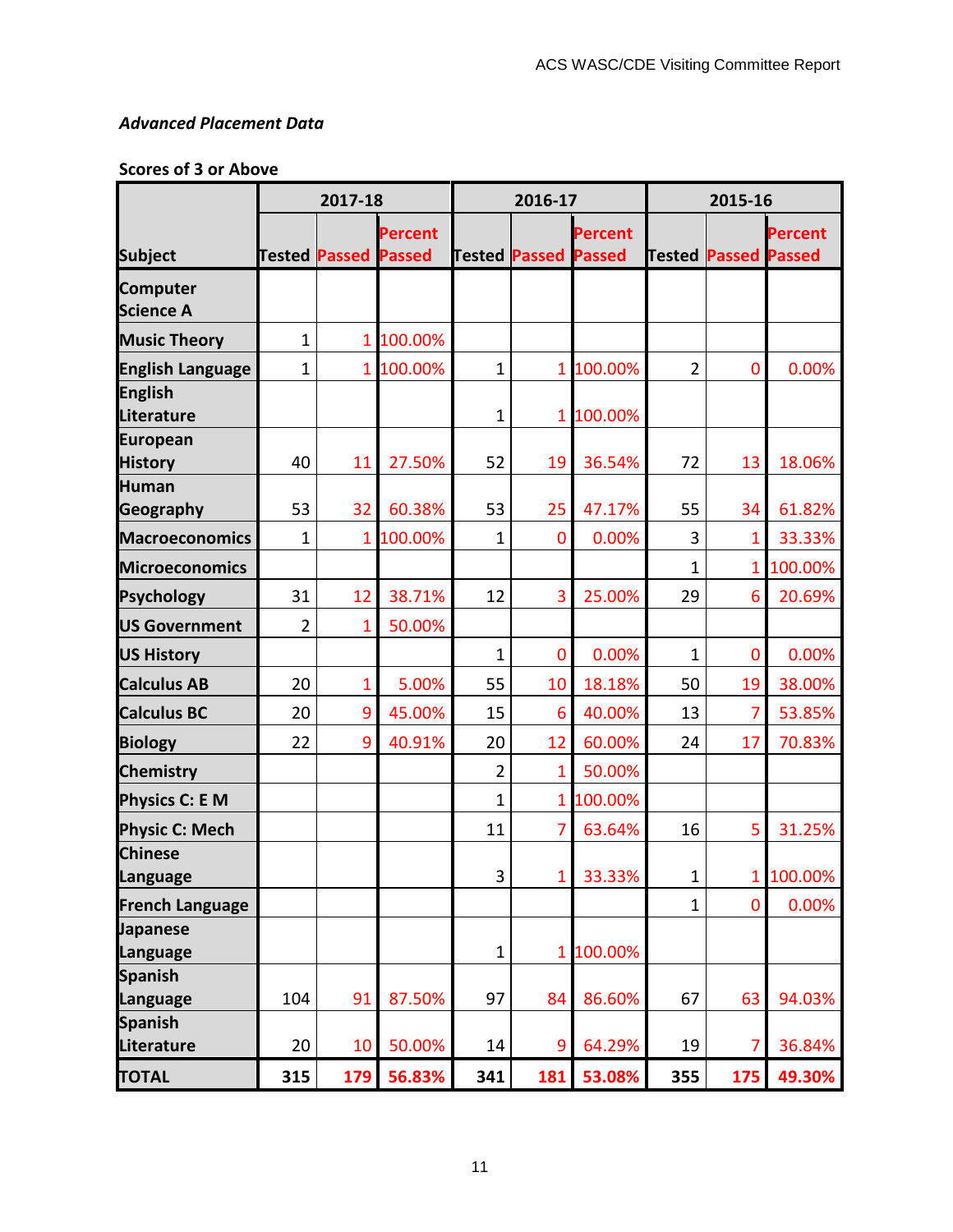The number of AP exams has dropped slightly in the past three years, although this may reflect increased IB offerings. We continue to boast strong performance on the Spanish Language and Literature exams, although the pass rates on other AP exams are a matter of concern.

|                     | 2017-2018         |                       | 2016-2017 |                   | 2015-2016         |                   |  |
|---------------------|-------------------|-----------------------|-----------|-------------------|-------------------|-------------------|--|
|                     | <b>Semester 1</b> | Semester 2 Semester 1 |           | <b>Semester 2</b> | <b>Semester 1</b> | <b>Semester 2</b> |  |
| <b>Male</b>         | 1615              | 1573                  | 1563      | 1515              | 1515              | 1443              |  |
| <b>Female</b>       | 1161              | 1049                  | 1088      | 990               | 1058              | 941               |  |
| <b>Hispanic</b>     | 2458              | 2240                  | 2302      | 2169              | 2174              | 1973              |  |
| <b>Non-Hispanic</b> | 318               | 382                   | 349       | 336               | 399               | 411               |  |
| <b>SED</b>          | 1846              | 1915                  | 1535      | 1634              | 1516              | 1561              |  |
| <b>ELD</b>          | 61                | 81                    | 25        | 41                | 79                | 107               |  |
| <b>LTEL</b>         | 367               | 325                   | 367       | 312               | 595               | 540               |  |
| <b>Homeless</b>     | 711               | 631                   | 442       | 386               | 329               | 314               |  |
| <b>SPED</b>         | 332               | 374                   | 382       | 337               | 339               | 341               |  |
|                     |                   |                       |           |                   |                   |                   |  |
| <b>TOTAL</b>        | 2776              | 2622                  | 2651      | 2505              | 2573              | 2384              |  |

## *D and F Rate Data*

Our D/F rates are a matter of concern and are regularly referenced by administration in presentations to the leadership team. They have remained persistent over time despite the attention brought to them. Significant subgroups such as Homeless Youth, African-Americans, and Hispanic or Latino students have disproportionately high D/F rates, as do underclassmen. English Learners have by far the highest and most troubling D/F rate, with a 15.5% D rate and an 18.9% F rate in 2017-2018.

Other pertinent data *(e.g., attendance rates, size of EL/LEP population, teacher credentialing, class size, dropout rates, programs for students).*

The class size and student attendance rate were not reported in the self- study, however the SS Coordinator and Principal indicated the average class size is 30, and the daily attendance rate is greater than 90%. Since 2015-2016 the dropout rate was reduced from 7.6% to 4.7%.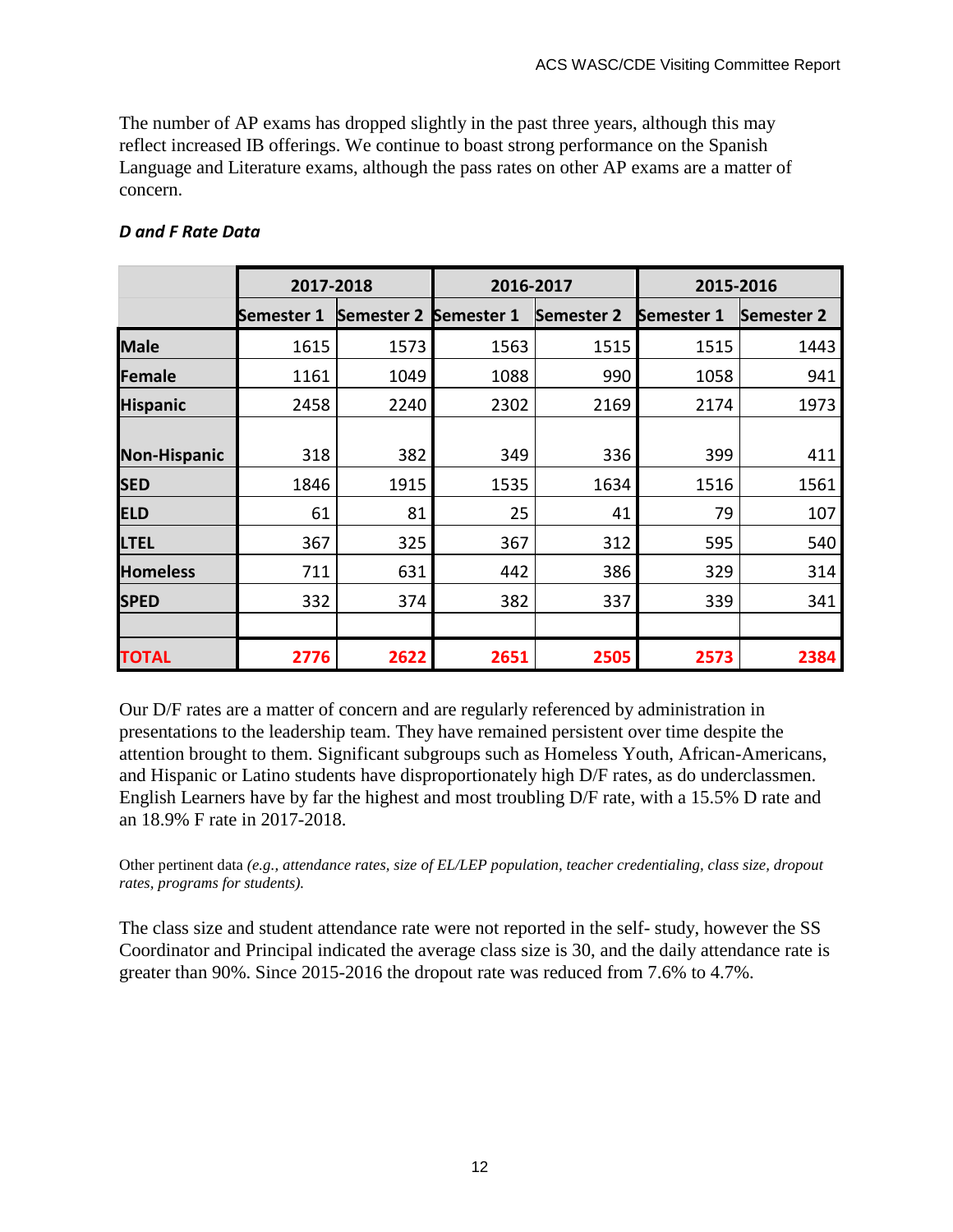The student population has remained relatively consistent, with the student body in 2017-2018 at 51.1% English only, 2.8% IFEP, 12.5% English learners, and 33.1% RFEP. One significant population at Rio Mesa is "Ever ELs", or students who are currently, or were at some point in their academic careers, English Learners. This population was 1008 of our 2212 students in 2017-2018, making it almost half of the students and representing an increase of 114 Ever ELs since 2015-2016.

The certificated staff number ninety-eight full and part-time teachers, six counselors, four administrators, an IB Coordinator, an Activities Director, an Athletic Director, and many certificated and classified staff members. The self-study did not indicate the number of classified staff supporting the school.

Rio Mesa offers a variety of programs for students including IB Classes and Diploma, AP Classes, a small Avid program, ASB, 8 CTE pathways, Merit program, Robotics classes, and almost half of the student population participates in the athletic program.

 Appropriateness of identified critical learner needs and their linkage to schoolwide learner outcomes. The critical areas of need identified in the self-study are in line with what the VC determined the school needs to improve on. However, they are not linked to the schoolwide learner outcomes, because the SLO's are not specific and difficult to measure. The school has difficulty understanding how the SLO's are to be developed to reflect the critical learner needs and once again we are recommending a revision to better align them to the critical learner needs.

 Comment on significant findings revealed by the profile and/or pertinent data that were not included in the profile.

The Oxnard Union High School District will be changing its graduation requirement to mirror the CSU/UC a-g entrance requirements, however a grade of D will be acceptable to meet the new requirements to graduate.

The Oxnard Union High School District has just completed a revamping of all of their CTE pathways. The work completed by the staff on this initiative was impressive.

The VC found the visit difficult in that many of the questions about what they were doing to address their action plan, were going to take place in the next 2 years and the many activities taking place at the school now have a small impact on student achievement. There also seemed to be a focus on the teaching staff and their needs rather than on what could be done to improve student achievement, especially in the area of technology. The visiting committee confirmed that this was true in many cases. The VC also confirmed that there are many staff members dedicated to helping their students improve and have given of their own time to tutor and support student achievement.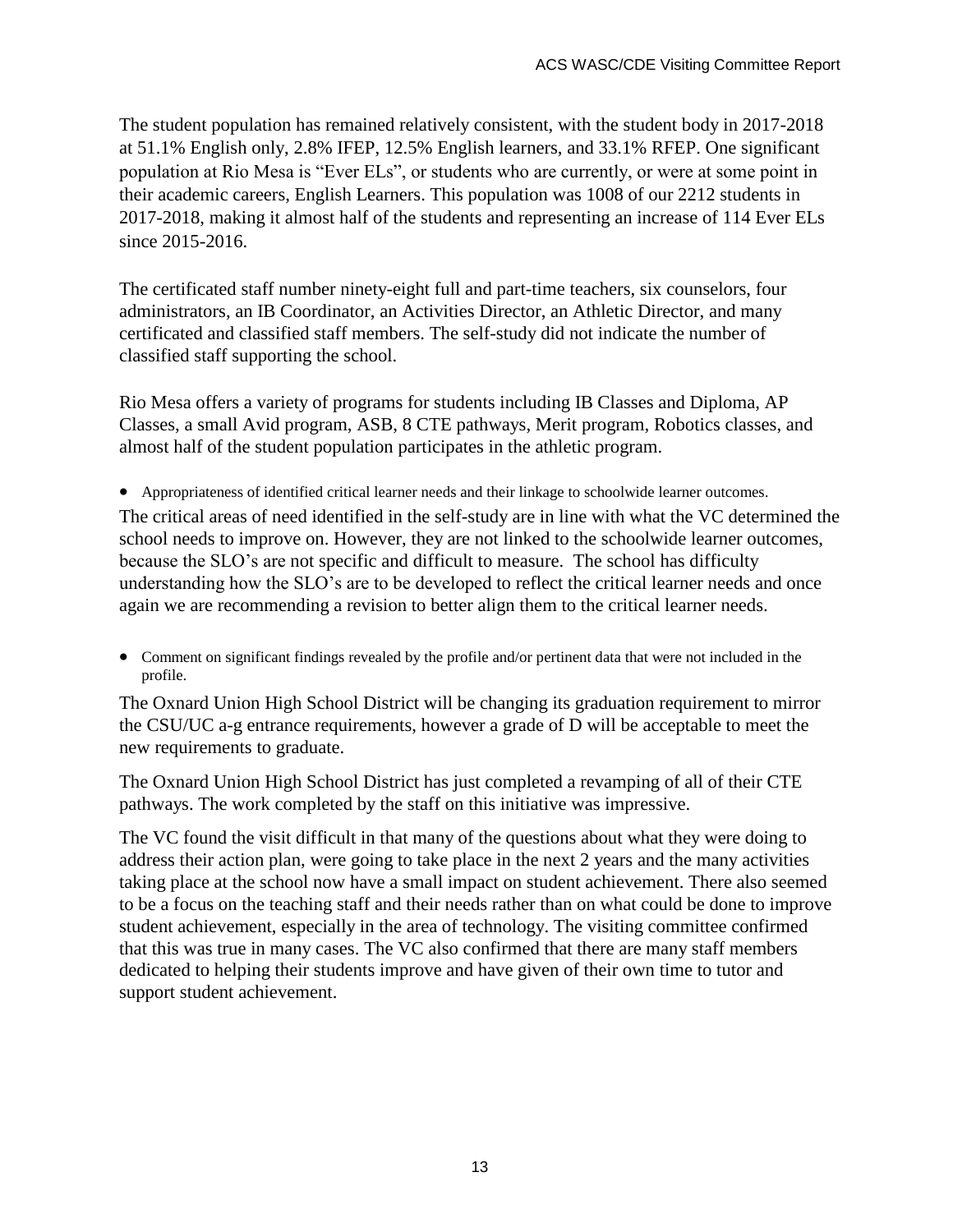### **Chapter III: Quality of the School's Program**

## **CATEGORY A. ORGANIZATION: VISION AND PURPOSE, GOVERNANCE, LEADERSHIP, STAFF, AND RESOURCES**

#### **A1. Vision and Purpose Criterion**

To what extent a) does the school have a clearly stated vision and mission (purpose) based on its student needs, current educational research, the district LCAP, and the belief that all students can achieve at high academic levels? To what extent is the school's purpose, supported by the governing board and the district LCAP, further defined by schoolwide learner outcomes and the academic standards?

**Our Mission/Vision: "**Rio Mesa High School students, staff, parents, and community work together so that all students embody the characteristics necessary for success in college, careers, and beyond: principles, reflection, inquiry, dedication, and enthusiasm as scholars and citizens of the world."

#### **Visiting Committee comments:**

The mission/vision statement quoted above was not the mission/vision statement that the school is currently using, is was changed to: "Rio Mesa students, staff, parents, and community work together to embody the core values necessary for success as scholars and citizens of the world" eliminating the direct references to college, careers and beyond. They also changed one of their focus words in their SLO's the word "enthusiasm: was changed to "engagement". After much research and discuss the VC concluded that the mission/vision statement in use was not presented to stakeholders for review or comment.

Rio Mesa revised the mission/vision statement and their Schoolwide Learner Outcomes (SLOs) as recommended in their 2013 and 2016 reports. The Positive Behavior and Intervention and Supports (PBIS) Team and International Baccalaureate (IB) Department worked collaboratively on developing, seeking feedback, and sharing revisions with all stakeholders at the school site. Rio Mesa involved stakeholders through an online Google form survey, asking "What do you think of the new Vision/Mission/Student Learner Outcomes." The Rio Mesa survey received over 300 responses, 20 came from staff and 50 came from parents with the balance came from students. The mission/vision statement connects to college and career readiness while the SLO's have been updated using aspects of the International Baccalaureate Organization's learner profile. The effectiveness of this process was not evaluated in the WASC report, nor was it addressed during the WASC visit. However, the attempt of seeking feedback from all stakeholders of the school demonstrate the school's commitment to creating a mission/vision statement and SLOs that incorporate school community's needs.

Parent and student communication consist of parent organizations and school governance committees as well as a variety of outreach mediums using a combination of technology, workshops, and phone calls. In addition, parents and students can also monitor grades through the Synergy platform via ParentVue or StudentVue. Although there are many ways Rio Mesa attempts to work with their stakeholders, during the focus group meetings the difficulty of increased parent participation was highlighted.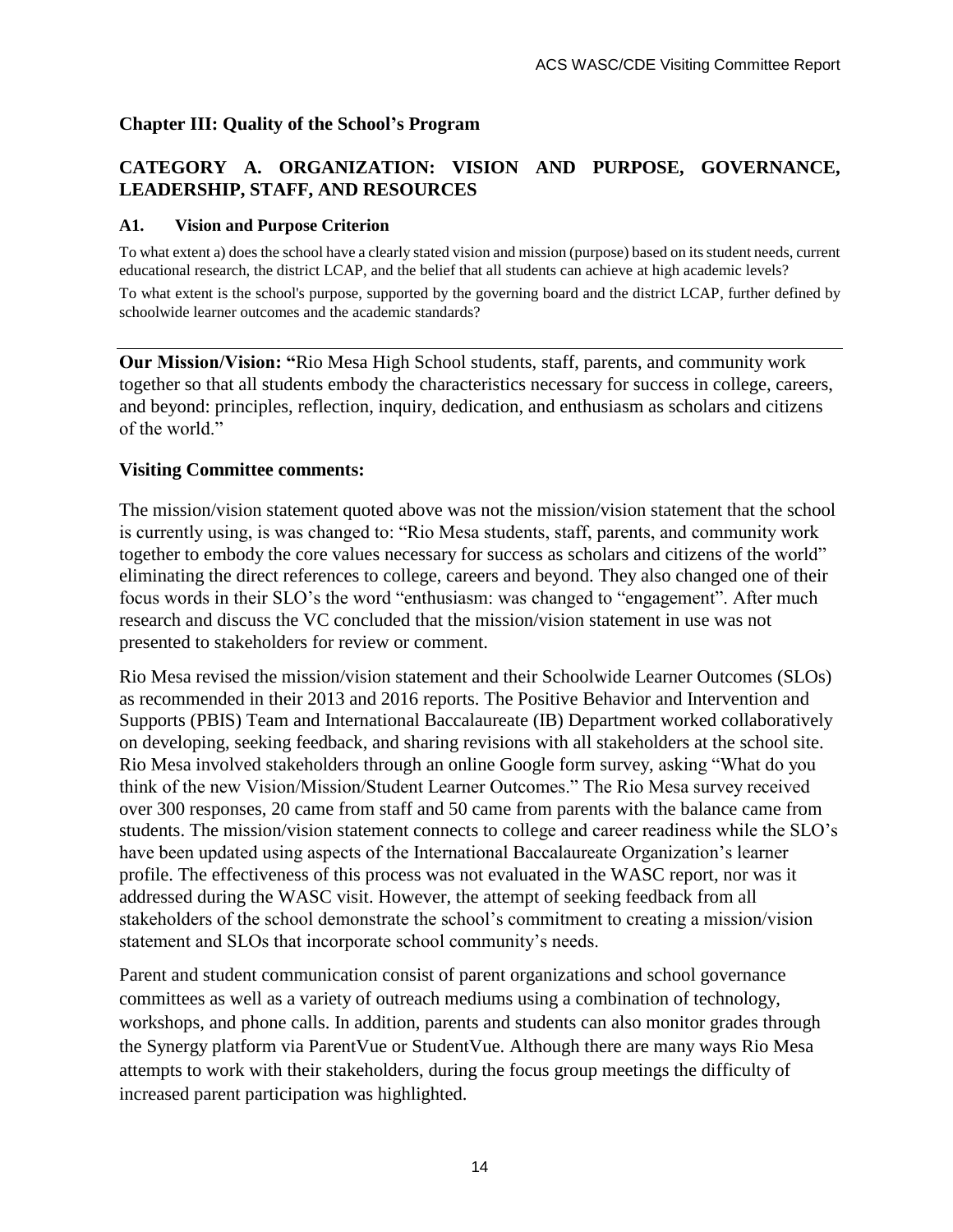#### **A2. Governance Criterion**

To what extent does the governing board a) have policies and bylaws that are aligned with the school's purpose to support the achievement of the schoolwide learner outcomes, academic standards, and college- and career-readiness standards based on data-driven instructional decisions for the school?

To what extent does the governing board delegate implementation of these policies to the professional staff?

To what extent does the governing board monitor results regularly and approve the single schoolwide action plan and its relationship to the Local Control and Accountability Plan?

#### **Visiting Committee comments:**

Rio Mesa communicates district and school policies annually at the start of the academic school year to stakeholders. Parents, community members, staff and students are informed of involvement in school governance through email, website, Parent Organizations, Boosters, and Back to School activities. Participation in School Site Council (SSC) and English Learner Advisory Committee (ELAC) enables stakeholders to accomplish three goals, 1) decision making associated with the use of categorical monies and compliance of guidelines set by the state and federal government, 2) to support school programs that engage students who are identified in these programs, and 3) to support the school in creating a welcoming environment for Migrant families, English Language Learners, and students whose families qualify under Title I support.

#### **A3. Leadership: Empowerment and Continuous Planning and Improvement Criterion**

To what extent based on student achievement data, does the school leadership, parent/community, and staff make decisions and initiate activities that focus on all students achieving the schoolwide learner outcomes, academic standards, and college- and career-readiness standards?

To what extent do the school leadership and staff annually monitor and refine the schoolwide action plan and make recommendations to modify the LCAP based on analysis of data to ensure alignment with student needs?

#### **Visiting Committee comments:**

The Rio Mesa staff and administration work on schoolwide improvements by analyzing data, including CAASPP data, pursuing professional development opportunities, and making changes to align their programs to assist students' successful four-year journey. Although the staff is continually working on schoolwide improvements, Rio Mesa recognizes the need to communicate how improvement efforts are connected to the WASC self-study, and LCAP goals to the larger community of stakeholders.

Rio Mesa is in their second year of a four-year process to become an International Baccalaureate Middle Years Program (IB MYP) school. While the collaboration of 9<sup>th</sup> and 10<sup>th</sup> grade department teams have created a positive response from staff members, the Rio Mesa WASC reports asks for a more systemic process for monitoring improvements. According to their report and confirmation by the VC during the visit "Systems for monitoring will be in place in 2021 with the authorization of IB MYP."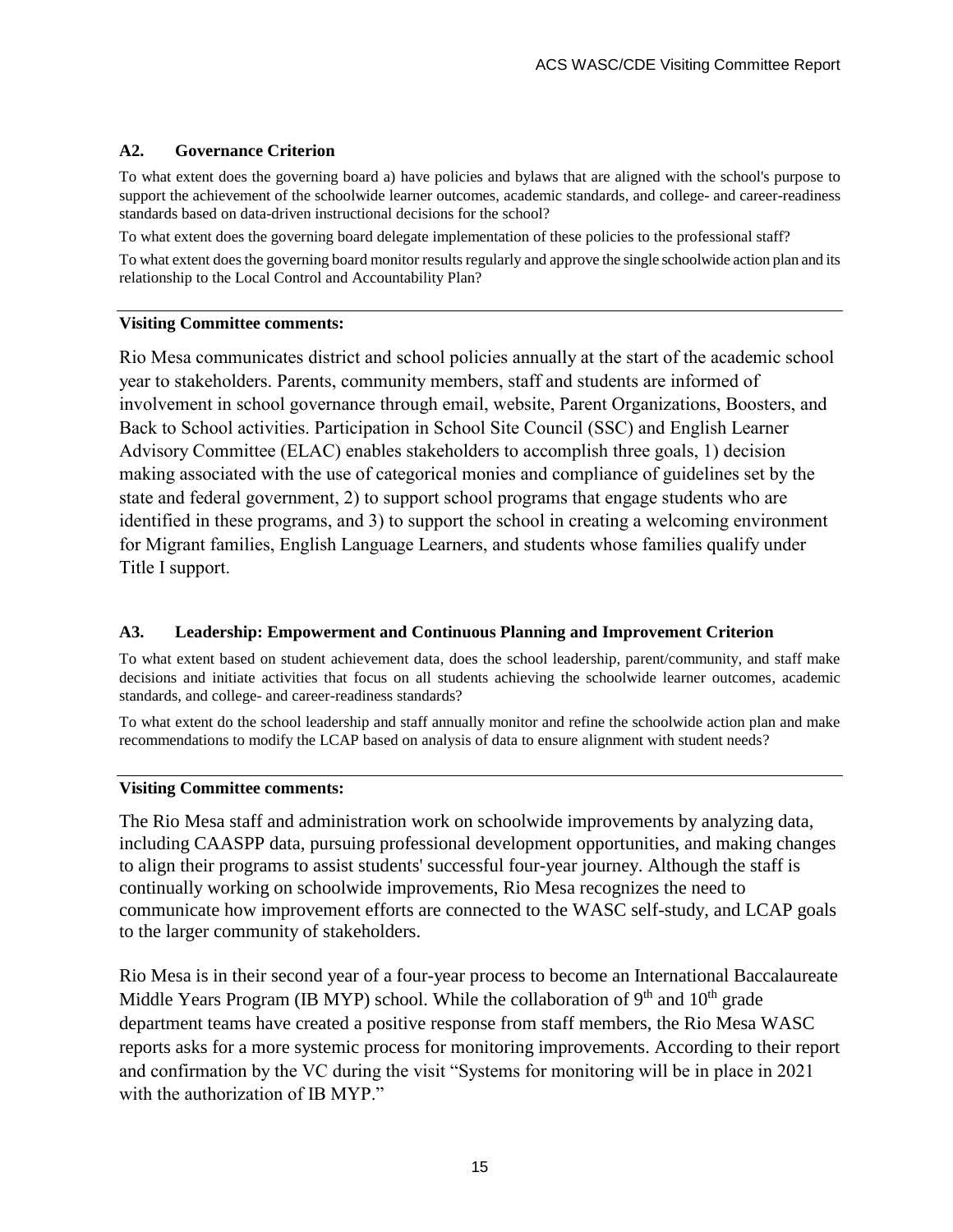Rio Mesa uses a variety of forums and face-to-face opportunities for internal communication. Email covers daily and weekly internal communication. Department chairs, onsite union representation, and principal's open-door policy are noted as areas to internal communication, planning, and resolving conflicts.

#### **A4. Staff: Qualified and Professional Development Criterion**

To what extent does a qualified staff facilitate achievement of the student academic standards and the schoolwide learner outcomes through a system of preparation, induction, and ongoing professional development?

To what extent is there a systematic approach to continuous improvement through professional development based on student performance data, student needs, and research?

#### **Visiting Committee comments:**

Many professional development opportunities are available to all staff members either through the district or outside organizations. Funding is made available to all staff through individual and department allocations as well as grant monies that promote learning and growth. Thirty-six teachers are presently AVID trained and 22 are certified IB, of these 22, eight are both IB and MYP trained. In addition to outside resources, Rio Mesa provides many internal resources that support staff development. The supports consist of on-site instructional tech coaches, instructional coaches, and site content leads.

Rio Mesa is in a transitional period and MYP development is noted as a slow rollout. Teacher teams have worked collaboratively on common lessons and assessments, particularly in math, ELA, and special education teams. During the focus group for curriculum and WASC observations, many teachers acknowledged the process of lesson reflection as an opportunity to improve or modify future lessons. The process is in its infancy and the hope is that the culture will grow as the MYP program develops.

As a means of internal accountability Rio Mesa relies on the school's procedures for supervision and evaluation. Supervision is seen through the different leads at the school. The PBIS team receives training as well as share best practices with school-wide team. Tech coaches provide access to new learning, while the MYP has a lead for each subject. The ELLRT team attends district professional development and shares learning to support EL progress. The effectiveness of the professional development as it pertains to classroom practices was delivered anecdotally, staff mentioned the need to create a lesson study process to support instruction and effectiveness of professional development.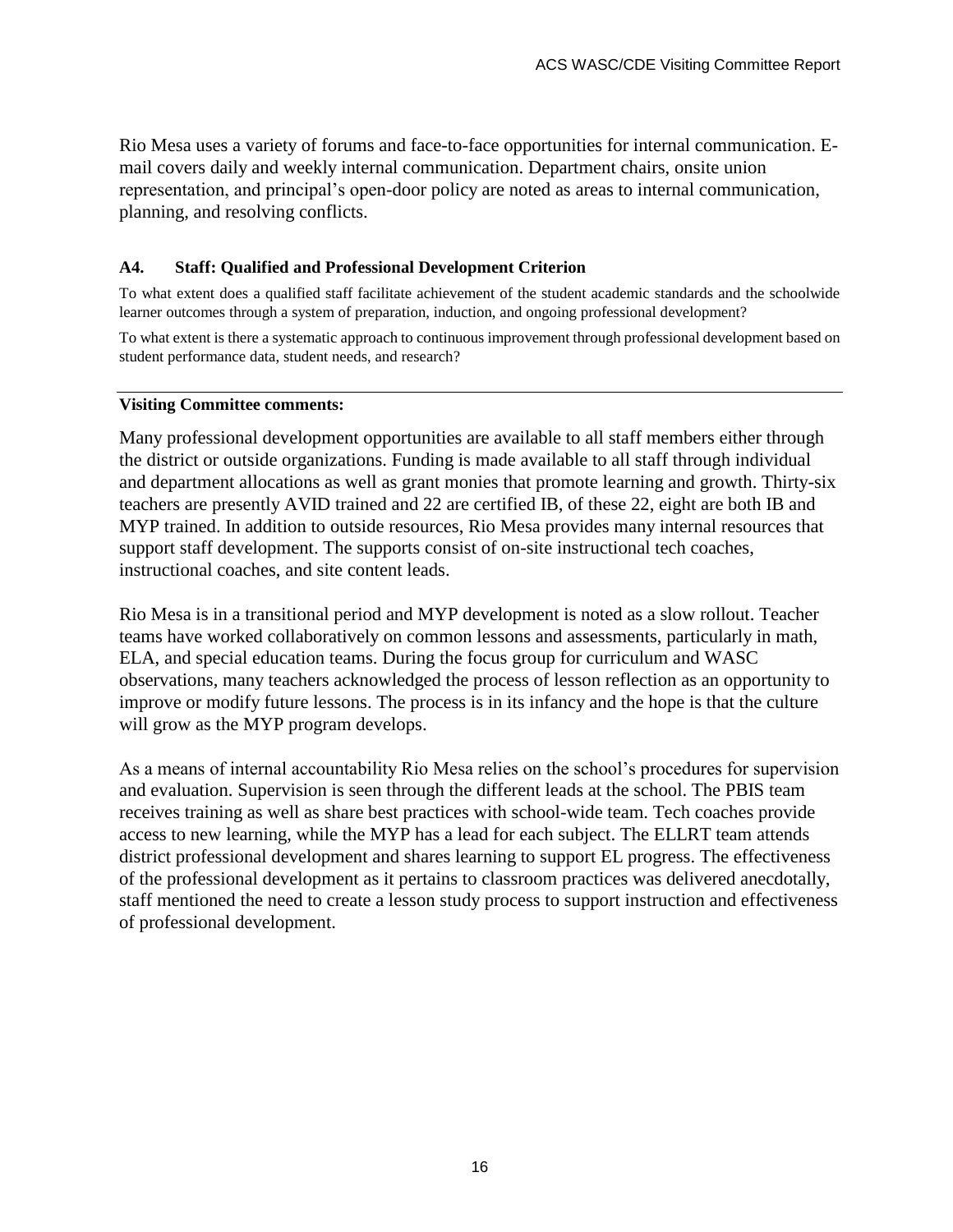#### **A5. Resources Criterion**

To what extent are the human, material, physical, and financial resources sufficient and utilized effectively and appropriately in accordance with the legal intent of the program(s) and LCAP to support students in accomplishing the schoolwide learner outcomes, academic standards, and the college- and career-readiness standards?

**INDICATORS**: Use the following indicators as a guide to ensure all key aspects of the criterion are addressed. Add any additional reflections based on the criterion.

#### **Visiting Committee comments:**

Rio Mesa allocates resources according to the needs of the school and the students. Allocation of categorical funding is mainly driven through the school-site council (SSC) and the English Language Advisory committee. The SSC, in conjunction with ELAC, evaluate the SPSA, obtain input from stakeholder groups and decide funding allocations to support the Rio Mesa vision/mission of the school. A process that evaluates the impact on student learning needs to be documented, and improvement needs to be ongoing.

Rio Mesa established in 1965, has been updating the school over the last few years. As mentioned in the report, the school has added solar panels, modernized some classrooms and added technology into the classrooms. Chromebook carts, smartboards, and projectors are some of the tech that was purchased to modernize classrooms. The school currently has 8 laptop carts that are shared within departments, 7 classrooms with dedicated laptop carts, 5 classrooms with dedicated desktop sets. Rio Mesa also has computer access in the library. There is an initiative to purchase enough Chromebooks to make the school one-to-one by 2021.

All basic classroom materials and resources are met through the general fund budget. Material and resources needed in addition to the basic materials are requested by teachers and submitted to the principal to use from Title I/LCAP funds.

#### **CATEGORY A: ORGANIZATION: VISION AND PURPOSE, GOVERNANCE, LEADERSHIP, STAFF, AND RESOURCES**

**Areas of strength for Organization: Vision and Purpose, Governance, Leadership, Staff, and Resources (if any):**

- Passage of the bond measure to improve facilities
- UC Early Academic Outreach Program
- District support of the Technology Coach and Department Instructional Leads with stipends
- Site Intervention Specialist

**Key issues for Organization: Vision and Purpose, Governance, Leadership, Staff, and Resources (if any):**

- Increase parent, student, and community involvement
- Continually provide professional development including IB MYP and AVID Strategies
- Continue focus on closing the achievement gap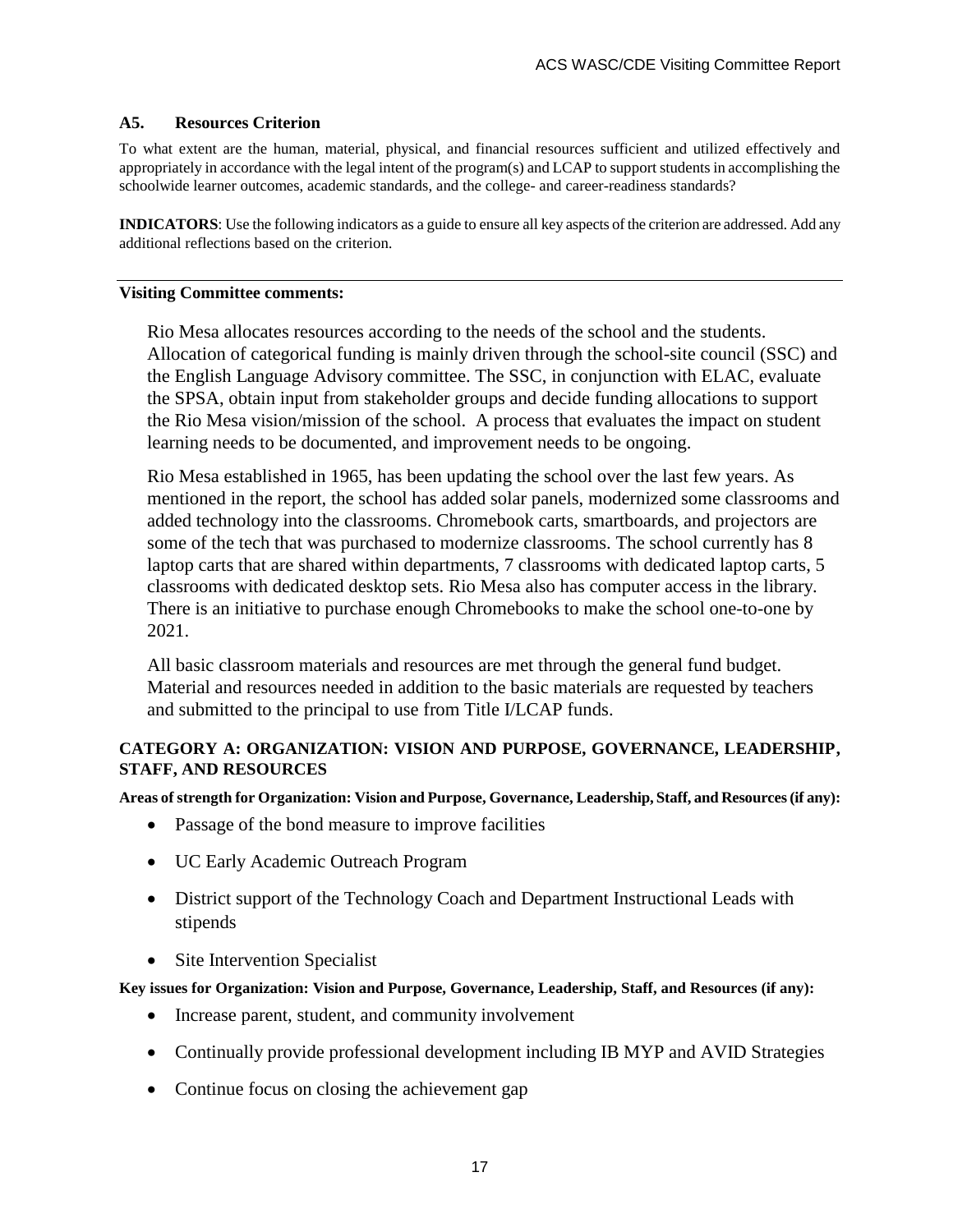## **CATEGORY B. STANDARDS-BASED STUDENT LEARNING: CURRICULUM**

#### **B1. Rigorous and Relevant Standards-Based Curriculum Criterion**

To what extent do all students participate in a rigorous, relevant, and coherent standards-based curriculum that supports the achievement of the schoolwide learner outcomes, academic standards, and the college- and career-readiness standards in order to meet graduation requirements?

To what extent through standards-based learning (what is taught and how it is taught), are these accomplished?

#### **Visiting Committee comments:**

Rio Mesa academic departments have strengthened their curricula in all departments through "job-alikes" and work on becoming an IB MYP site. Common Core State Standards including College- and Career-Readiness are evident in some courses. Content, pacing, and rigor for each course is mapped and communicated in a variety of ways. There is evidence that some classes have common assessments, but this is not a schoolwide practice across the curricula. Student choice of curriculum is a feature at Rio Mesa providing variety: International Baccalaureate Diploma, Advanced Placement, Regional Occupational Program, CTE Pathways, and Career Education Center courses are all options for students. Students report that the master schedule presents some barriers to full access if they have little flexibility due to enrollment in specialized programs.

#### **B2. Access to Curriculum Criterion**

To what extent do all students have equal access to the school's entire program and are provided assistance with a personal learning plan to meet the requirements of graduation and are prepared for the pursuit of their academic, personal, and career goals?

#### **Visiting Committee comments:**

Rio Mesa provides several different outreach opportunities to students and their families to help inform them of the many programs the school community offers. The AVID program has increased enrollment and has grown in additional sections. Two AVID classes were added this year, including one specifically for EL students; this brings the schoolwide total to nine sections. The IB diploma program has also expanded its offerings and plans to grow with the successful approval of their application to add the Middle Years Program and the Career Program. In order to support student access to rigorous curriculum, the voluntary Zeros Aren't Permitted (ZAP) program opens the library on Saturday mornings. Transportation on Saturdays may pose a barrier for some students.

English Language Learner Response Team (ELLRT) meets monthly to discuss EL performance data and brainstorm ways to increase EL student success. There are also career readiness goals and training developed for all incoming freshman with IEPs. Counselors meet annually with each student to discuss and plan for future coursework. The master schedule works to support students who wish to challenge themselves with both AP and IB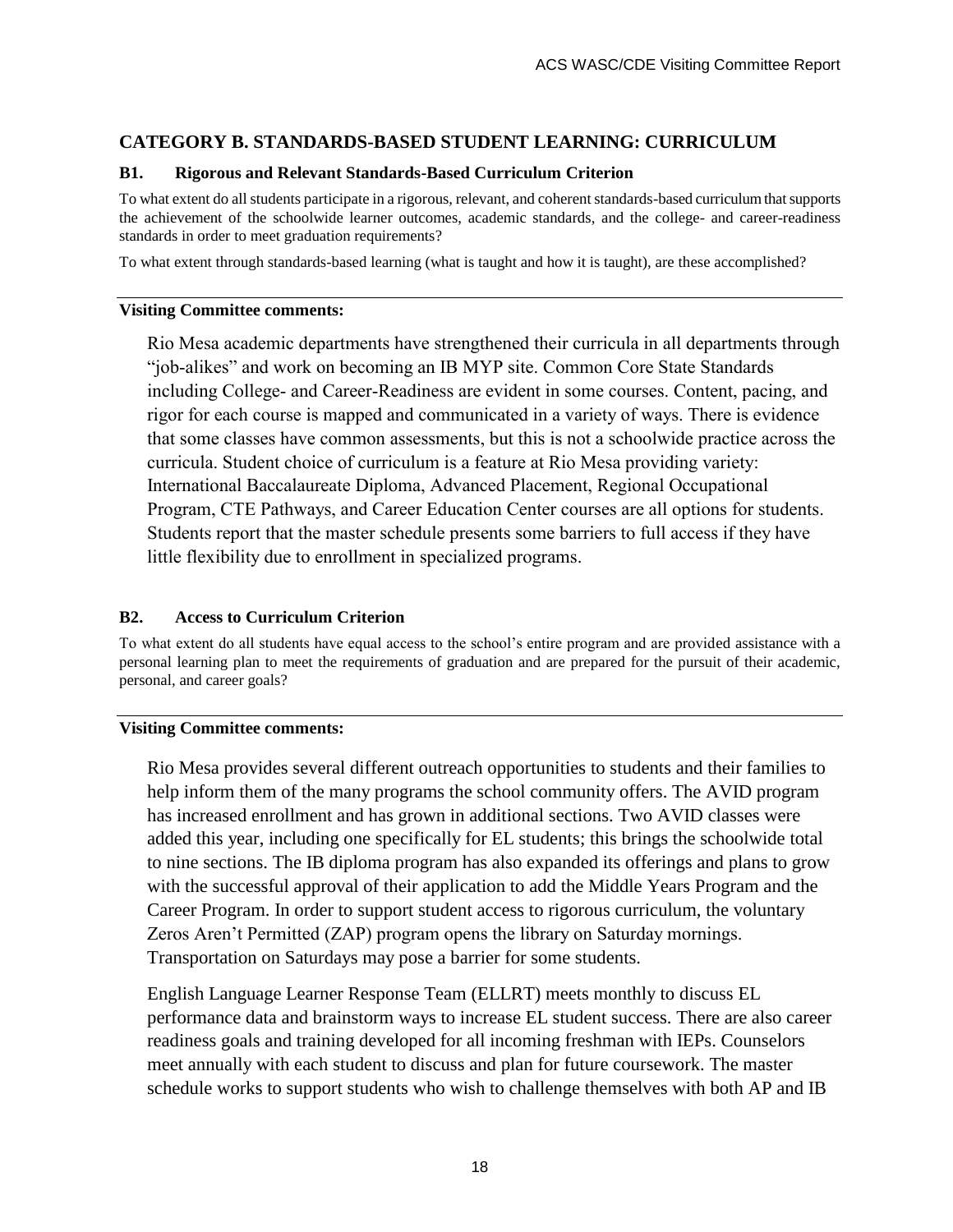course work, but they are looking to expand that to provide students with even more flexibility in their academic schedules. Rio Mesa does not have a formal multi-tiered support system (MTSS), embedded within the school day, to ensure that students are provided opportunity to achieve standards, make up credit, or improve grades. The Student Intervention Specialist works to support students' social emotional needs. Rio Mesa indicates a need to incorporate the Spanish- and Mixteco-speaking families into afterschool workshops so that these students feel more comfortable reaching out for help and advocating or themselves.

The articulation with feeder schools is often difficult since Rio Mesa is not part of a unified school district. Articulation with local colleges and universities is high with strong connections and communications reported between College and Career Center, the UC/EAOP (Early Academic Outreach Program) counselor, and advisors and students. However, there is very little evidence that this is followed up with studies of graduates. Effectiveness of curricular programs is an area where the site sees needed growth. Information on this topic is available from the district but hasn't disseminated it to the school site.

## **CATEGORY B: STANDARDS-BASED STUDENT LEARNING: CURRICULUM**

#### **Areas of strength for Standards-Based Student Learning: Curriculum (if any):**

- Implementation of IB MYP program
- Strong collaboration/curriculum maps through "job-alikes"
- Strong student engagement within CTE pathways

#### **Key issues for Standards-Based Student Learning: Curriculum (if any):**

- Create common assessments across all curriculum
- Build a multi-tiered support system within the master schedule to close achievement gaps, including a four-year plan for all students, monitored annually
- Integrate College- and Career-Readiness Standards across the curriculum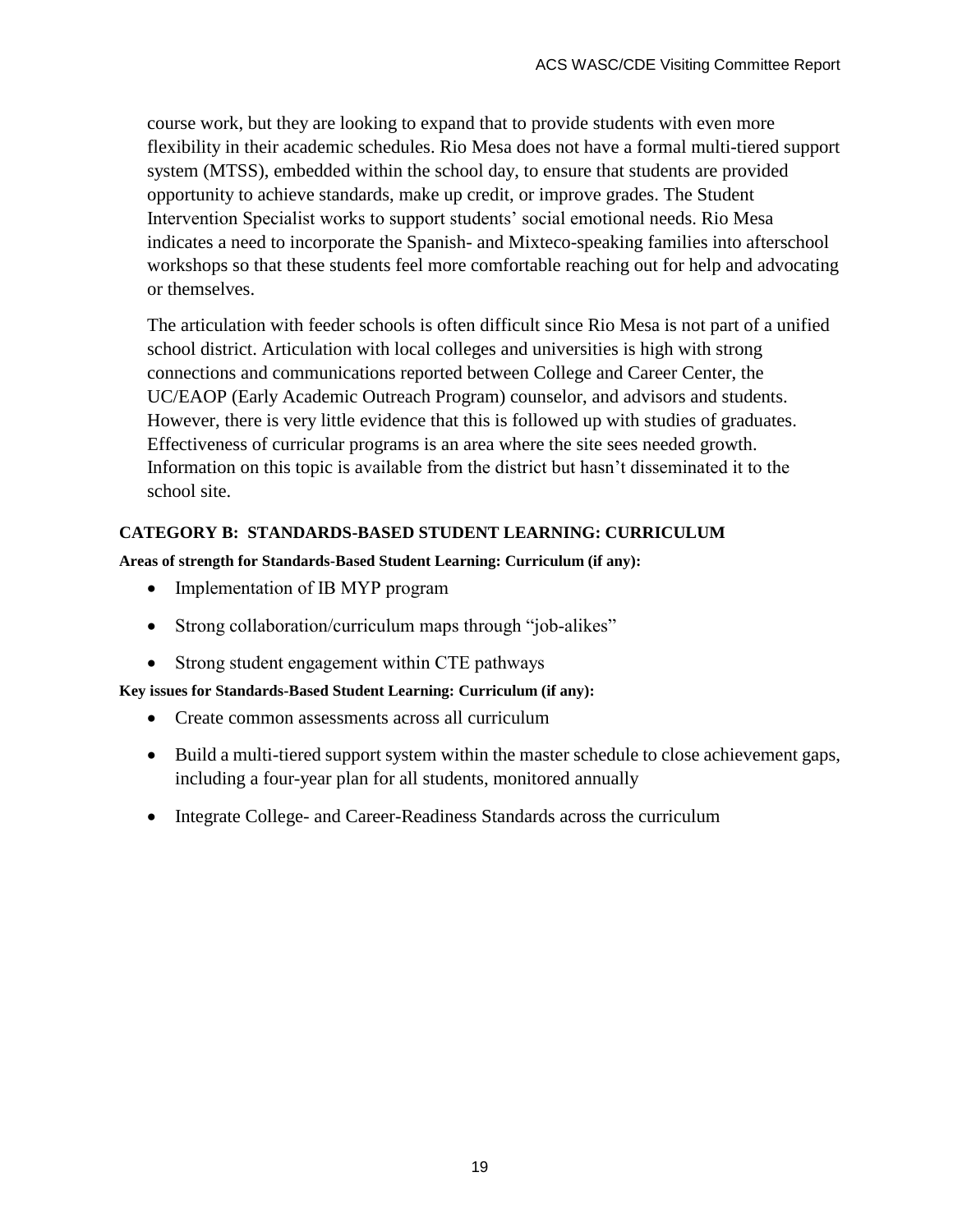## **CATEGORY C. STANDARDS-BASED STUDENT LEARNING: INSTRUCTION**

#### **C1. Challenging and Relevant Learning Experiences Criterion**

To what extent are all students are involved in challenging and relevant learning experiences to achieve the schoolwide learner outcomes, academic standards, and college- and career-readiness standards?

#### **Visiting Committee comments:**

Forty percent of juniors and seniors are enrolled in an IB Diploma class while approximately 2.5% are enrolled in the IB Diploma program. A selected number of freshmen and sophomores are exposed to the MYP program, via the pilot of MYP lessons. Full implementation is expected in 2021. RMHS has increased the number of classes available for students in IB and AP classes in both academic and career/ROP content area, and the intention of the school is to continue to expand the IB program, supported through the presently growing development of the MYP program. The current goal is to become schoolwide MYP ( $9<sup>th</sup>$ -10<sup>th</sup>) and IB ( $11<sup>th</sup>$ -12<sup>th</sup>) within two years, although this goal is contingent upon final acceptance of the MYP model. As of this VC visit, 22 teachers are IB-certified (nearly 25%) and a little over 60% of teachers have been trained in MYP methodology. The school is also in the process of applying for the IB Career-related Program (IB CP) which will expand the career readiness of students in the IB program. MYP-structured piloted lessons are currently underway in some teachers' classes, with those students receiving a minimum of 50 hours of exposure to the MYP methodology in a particular subject area. Common assessments are a mandatory component of MYP lessons.

The VC observed that daily agendas were clearly stated in most classrooms, while some included specific objective(s). Prior to the VC arrival, school stated that the walkthrough form utilized by administration focused on DOK level, active engagement, clearly stated learning objectives and educational technology used in order to assess the depth of rigor achieved. Some student work was in plain sight in approximately half the classrooms the VC visited, but severely lacking or non-existent in others.

It is unclear how the data collected from shadowing was actually utilized in the classroom to impact or improve EL instruction and is not specifically mentioned in the findings. Furthermore, no direct data was provided to the VC that measures the connection between technology use and its impact on student learning. It was evident in the classroom visitations that when technology was utilized in some way, students were observed as being generally engaged. The VC often saw classes where students only used traditional paperpencil-notetaking while teachers lectured. It is not apparent to the VC that classrooms are generally student-centered overall. While there were some observations of the Student Learning Outcomes (SLOs) and Career Readiness standards being utilized in classrooms, this was not the case in all departments.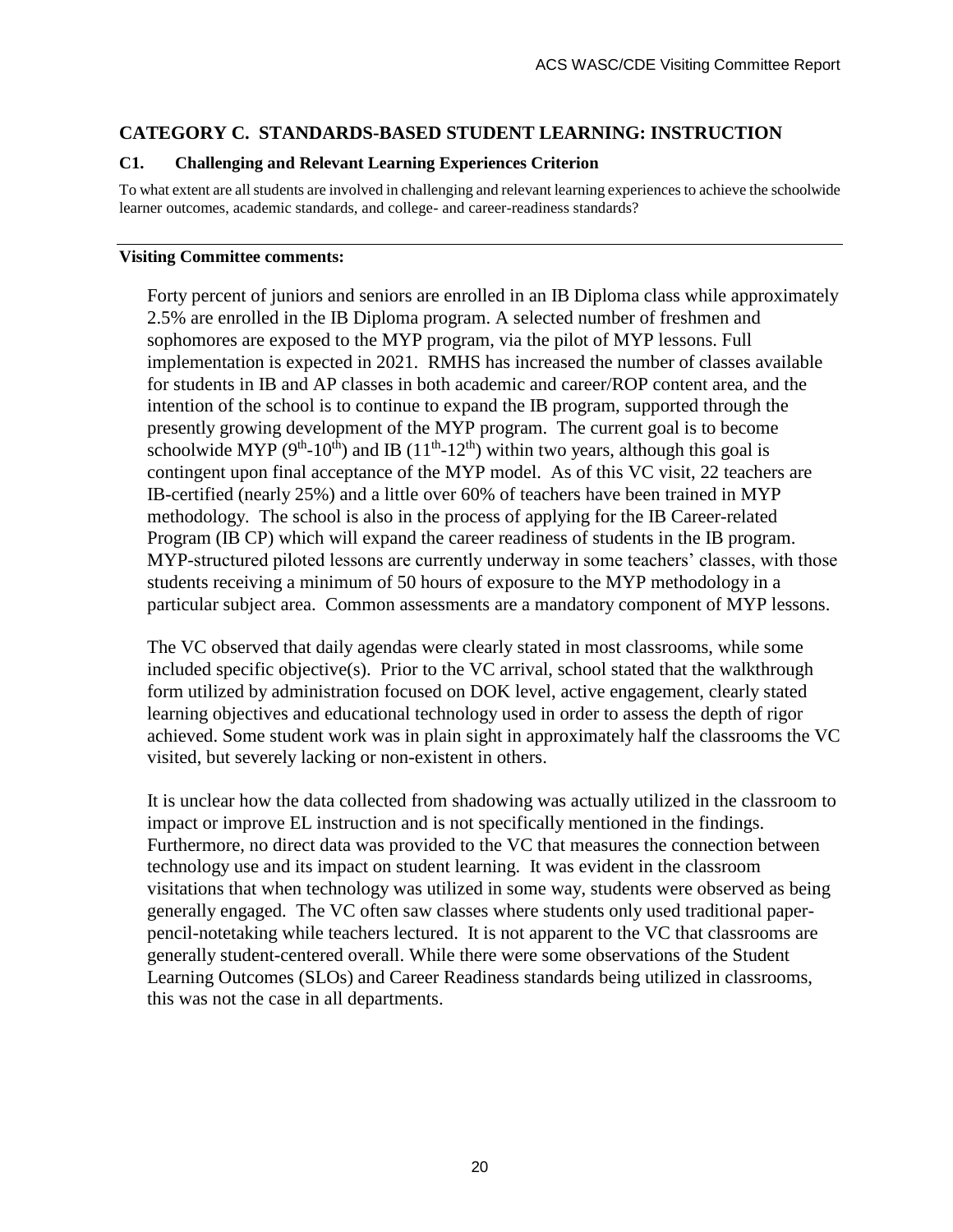#### **C2. Student Engagement Criterion**

To what extent do all teachers use a variety of strategies and resources, including technology and experiences beyond the textbook and the classroom that actively engages students, emphasizes higher order thinking skills, and helps them succeed at high levels?

#### **Visiting Committee comments:**

The VC observed technology being used as both a teaching tool and in student-centered activities through exploration, experimentation, project-based learning, and other contexts. Technology is clearly in use schoolwide in both academic and non-academic classroom environments. The use of smartboards, Chromebook, and other teacher-delivered lesson tools were also used in some classrooms. The VC noted during their observations that students were sometimes seen actively using computers as both learning devices and for creating or producing a product or project. Some of these were displayed in classrooms, while other projects were in electronic form. Student engagement was difficult to measure at times since some classroom teachers were observed lecturing to students situated behind computer monitors.

Socratic seminars and questioning techniques were prevalent in some classrooms, and a variety of strategies were observed by the VC as evidence of both student and teacher centered classrooms. Project-based learning opportunities were both expressed as being implemented by teachers, but only occasionally seen directly by members of the VC. RMHS students access non-classroom materials to gather information and produce work and complete assignments. Technology is used for both student research and reading articles with differing viewpoints and opinions. Voluntary tutoring is available, although access to these services is inhibited by transportation issues for families.

#### **CATEGORY C: STANDARDS-BASED STUDENT LEARNING: INSTRUCTION**

#### **Areas of strength for Standards-Based Student Learning: Instruction (if any):**

- The AP and IB programs are growing.
- Career preparation for students is established via pathways, with a significant number of choices for classes available.
- Technology is utilized by classroom teachers to assist students with learning.

**Key issues for Standards-Based Student Learning: Instruction (if any):**

- Identify underperforming students and implement programs to bridge the gap between these students and higher performing subgroups, including additional support to bridge language barriers with EL students.
- SLOs need to be incorporated into classroom instruction. SLOs need to be made more practical and measurable.
- Identify how technology could be better utilized to enhance differentiated instruction to meet students' various academic needs.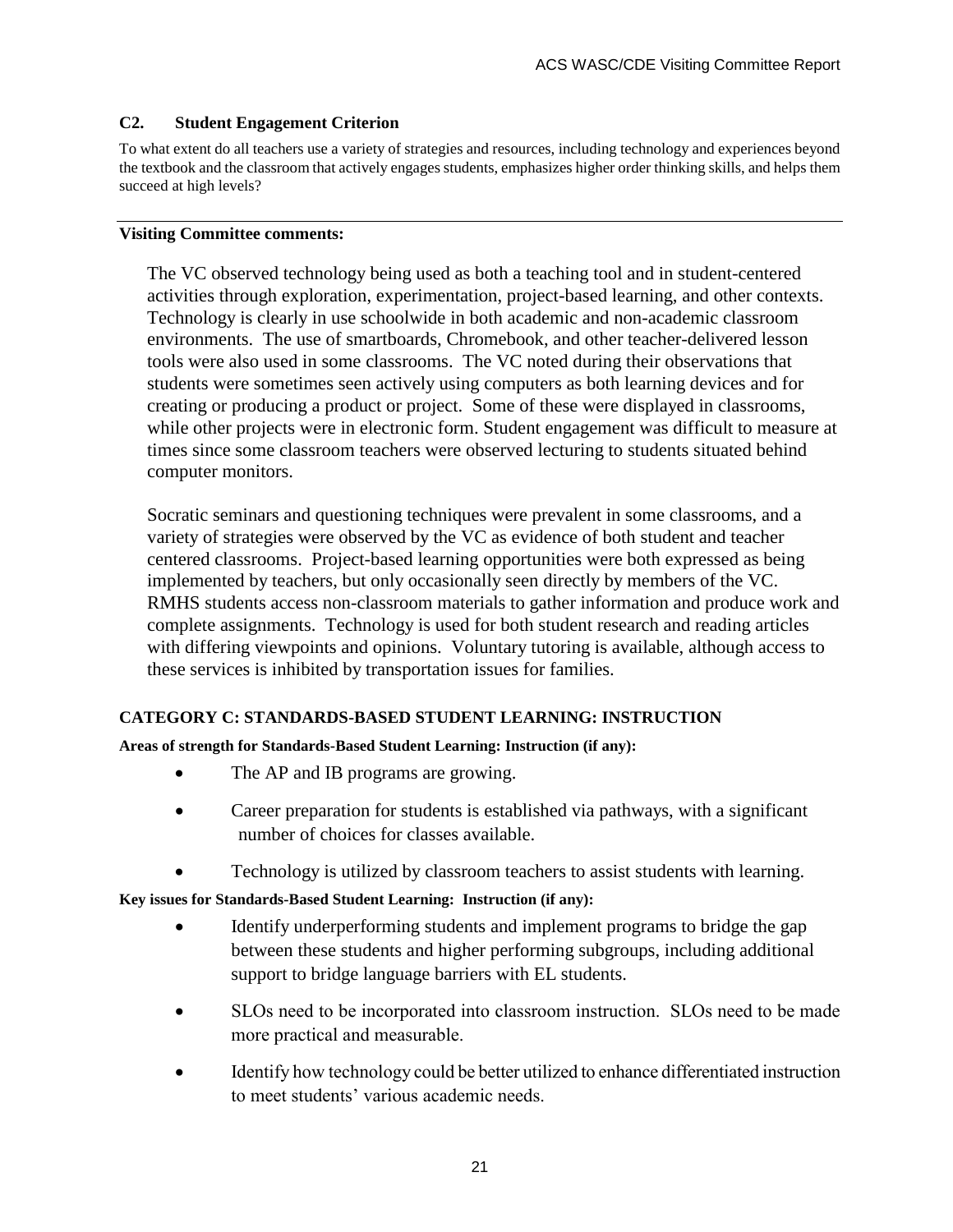## **CATEGORY D. STANDARDS-BASED STUDENT LEARNING: ASSESSMENT AND ACCOUNTABILITY**

#### **D1. Using Assessment to Analyze and Report Student Progress Criterion**

To what extent do the school leadership and instructional staff use effective assessment process to collect, disaggregate, analyze, and report student performance data to the school staff, students, parents, and other stakeholders?

To what extent does the analysis of data guide the school's programs and processes, the allocation and usage of resources, and form the basis for the development of the schoolwide action plan (SPSA) aligned with the LCAP?

#### **Visiting Committee comments:**

Rio Mesa High School has made a concerted effort to gather data on a consistent basis to measure progress in student learning outcomes. The results are analyzed first within the administrative team and then shared with the Leadership team and department members. and During department and faculty meetings the available data is shared and reviewed. During department meetings, teachers utilize the data to evaluate, review and refine common lessons and common assessments to determine effectiveness. The VC committee determined that although there is an established schedule for data sharing and department/program collaboration, it is evident to review additional data, to evaluate the effectiveness of common assessments, common lessons, and pacing plans. The data reviews should include the effectiveness of all interventions including: ZAP, Homework Lunch, tutoring by individual teachers, quarterly D/F data. The principal is in the process of establishing a Data Committee that will provide a greater variety of disaggregated data to staff for use during collaboration. The results of this data will be shared with Rio Mesa staff as an additional data source to inform instruction and develop academic interventions for that are not meeting grade level standards.

Guidance Counselors have an open-door policy for all stakeholders. They meet with students in grades 9-11 at least once per school year to review performance, online credit recovery, and to complete programming for the next school year. Seniors have meetings with counselors, at least, once each semester to assess progress toward meeting graduation requirements. Counselors complete the programming incoming 9th graders during the spring semester.

According to the Self Study the current Student Learner Outcomes, (SLOSs) were developed and reviewed collaboratively by all stakeholders, due to a late revision of the SLOs (prior to the arrival of the VC committee) the VC team was unable to validate that the information was developed and/or reviewed by all stakeholders.

ZAP is designed to provide students with the opportunity to access computers, complete homework assignments and online credit recovery with peer assistance, re-take tests. The Rio Mesa team sites lack of transportation for the current low attendance rate. The current tutoring program is designed as a voluntary participation/by appointment. During focus group meetings students expressed an awareness of teacher availability for tutoring and the ability to access students tutoring with their teachers. Rio Mesa staff are working diligently in grade level, subject specific, and program teams to come together during professional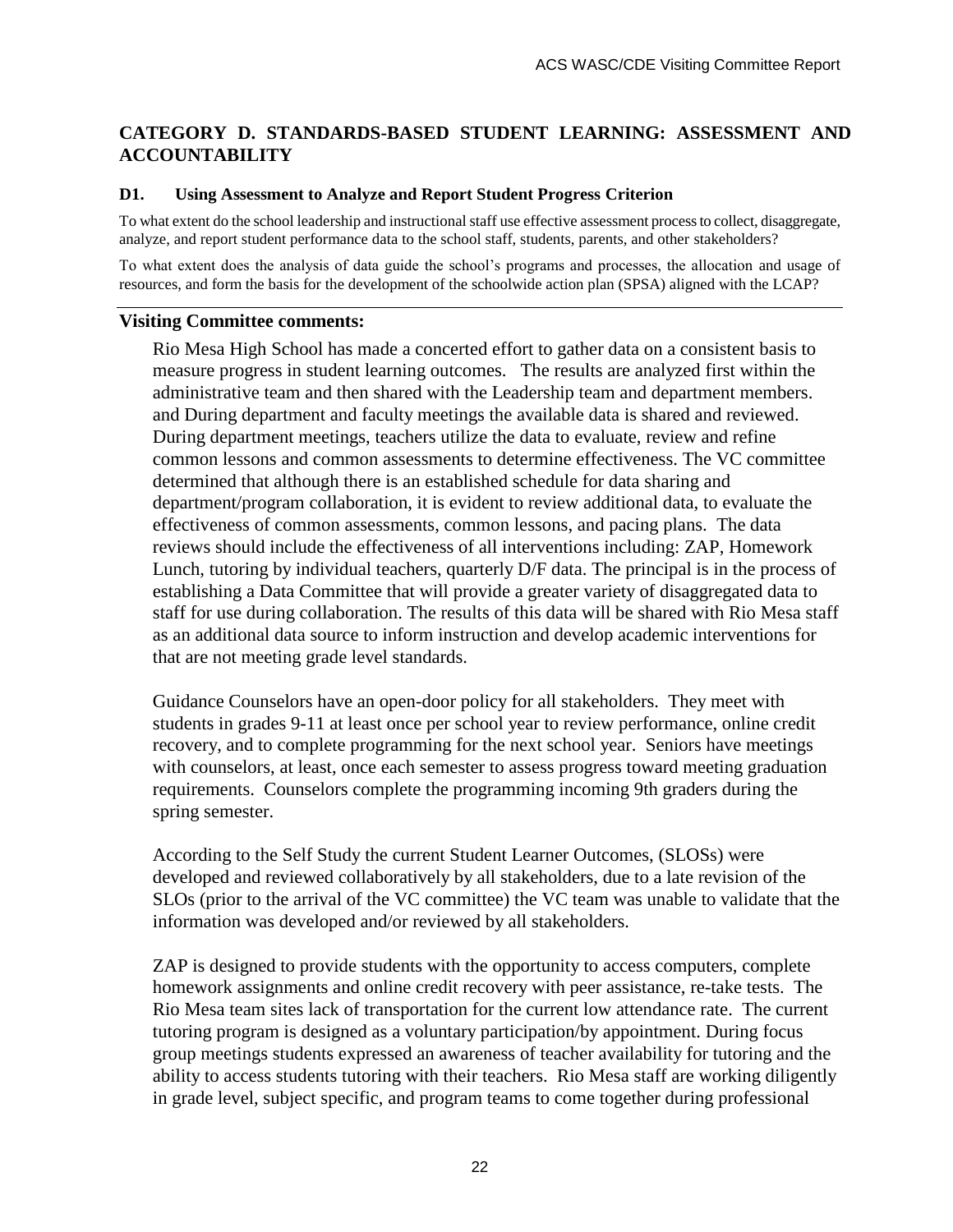development to collaborate to create common assessments (both formative and summative), common lessons and pacing plans.

#### **D2. Using Assessment to Monitor and Modify Learning in the Classroom Criterion**

To what extent do teachers employ a variety of appropriate formative and summative assessment strategies to evaluate student learning?

To what extent do students and teachers use these findings to modify the learning/teaching practices to improve student learning?

#### **Visiting Committee comments:**

The focus group and self-study reveal that teachers staff members are collaborating on summative and formative assessments, common lessons, and pacing plans. Common lesson and pacing plans were observed in some departments, evidence regarding common assessments could not be validated. The self-study describes examples of other common interim assessments that are used across the various departments and programs. The VC was unable to validate the use of common rubrics.

RMHS needs to establish a clearly defined process for staff to staff collaboration centered around data disaggregation and review; development of common and formative assessment, pacing plans and common lessons. Greater use of collaboration time should be used to develop concrete academic intervention opportunities that are consistently measured for effectiveness, during the school day or afterschool.

Student focus group revealed a knowledge of the IB program, ZAP and Saturday School. Students expressed no knowledge of SLOs. Few students were aware of the College Career Counselor/ Center. Students expressed awareness of grading standards used by teachers. They expressed that student teacher interaction effectively monitored their progress. ELD students, were encouraged to utilize zero period and the AVID tutorial, to obtain additional assistance with assignment completion, but expressed concern about their ability to access the curriculum in other classes.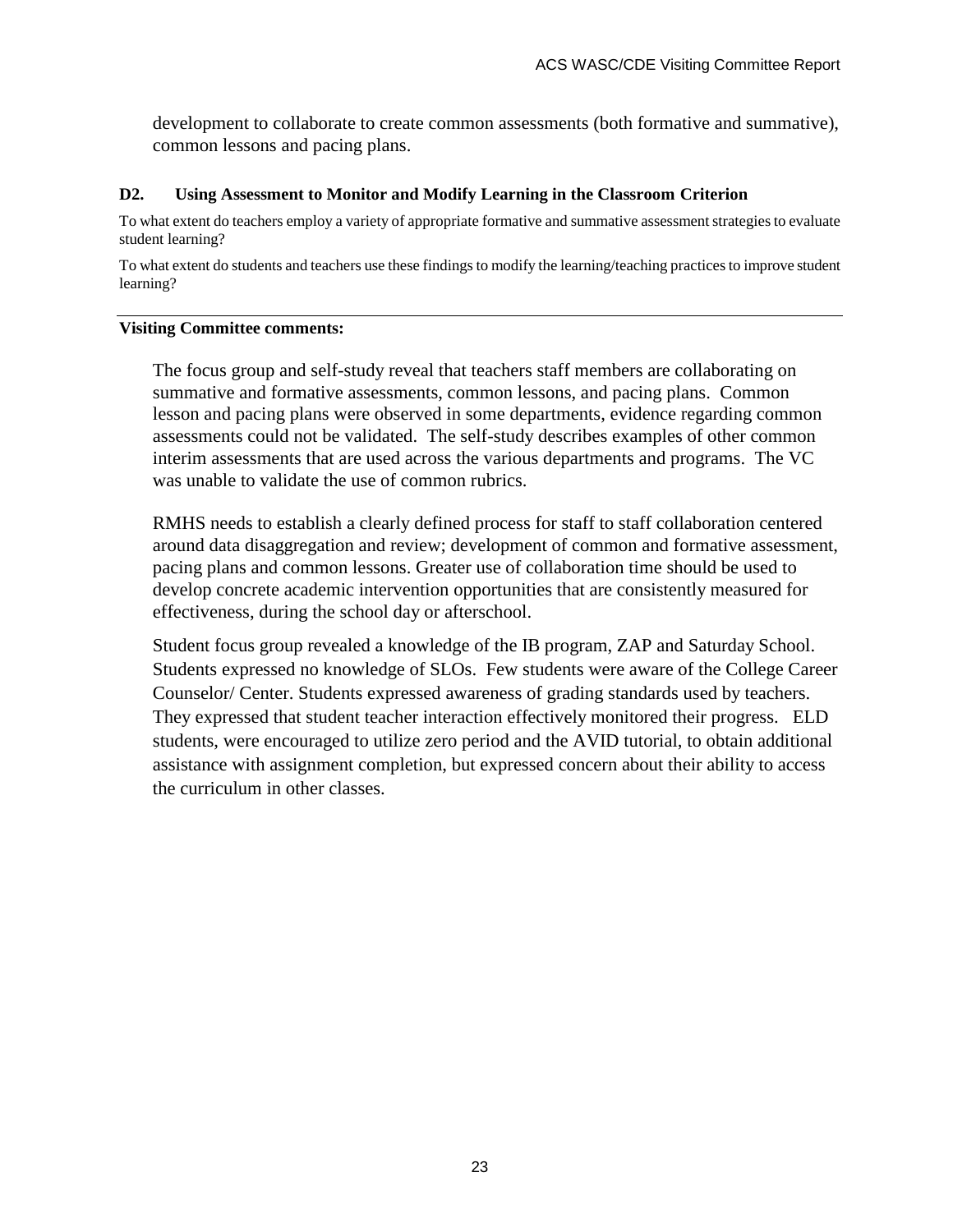#### **CATEGORY D: STANDARDS-BASED STUDENT LEARNING: ASSESSMENT AND ACCOUNTABILITY**

#### **Areas of strength for Standards-Based Student Learning: Assessment and Accountability (if any):**

- Rio Mesa administration supports a variety of professional development opportunities for teachers.
- Parents feel welcome and supported when accessing the campus.
- Creating a roadmap to assist students in attaining positive learning outcomes

#### **Key issues for Standards-Based Student Learning: Assessment and Accountability (if any):**

- Department/Programs to implement schoolwide, common intervention strategies, and resources to assist struggling and provide access to all students.
- The awareness of SLOs to be evident on the campus, visibly imbedded into methodologies and pedagogy, shared with all stakeholders in their native language.
- Department, staff meetings, collaborative time and site-based professional development to be dedicated with fidelity, to review and disaggregate current data.
- Developing a culture of high achievement for all assessments schoolwide, to emphasize the importance of state-mandated tests.

#### **Important evidence about student learning from the self-study and the visit that supports these strengths and key issues include the following:**

"For the 2018-19 school year, 40% of the school's juniors and seniors are enrolled in IB Diploma Program courses."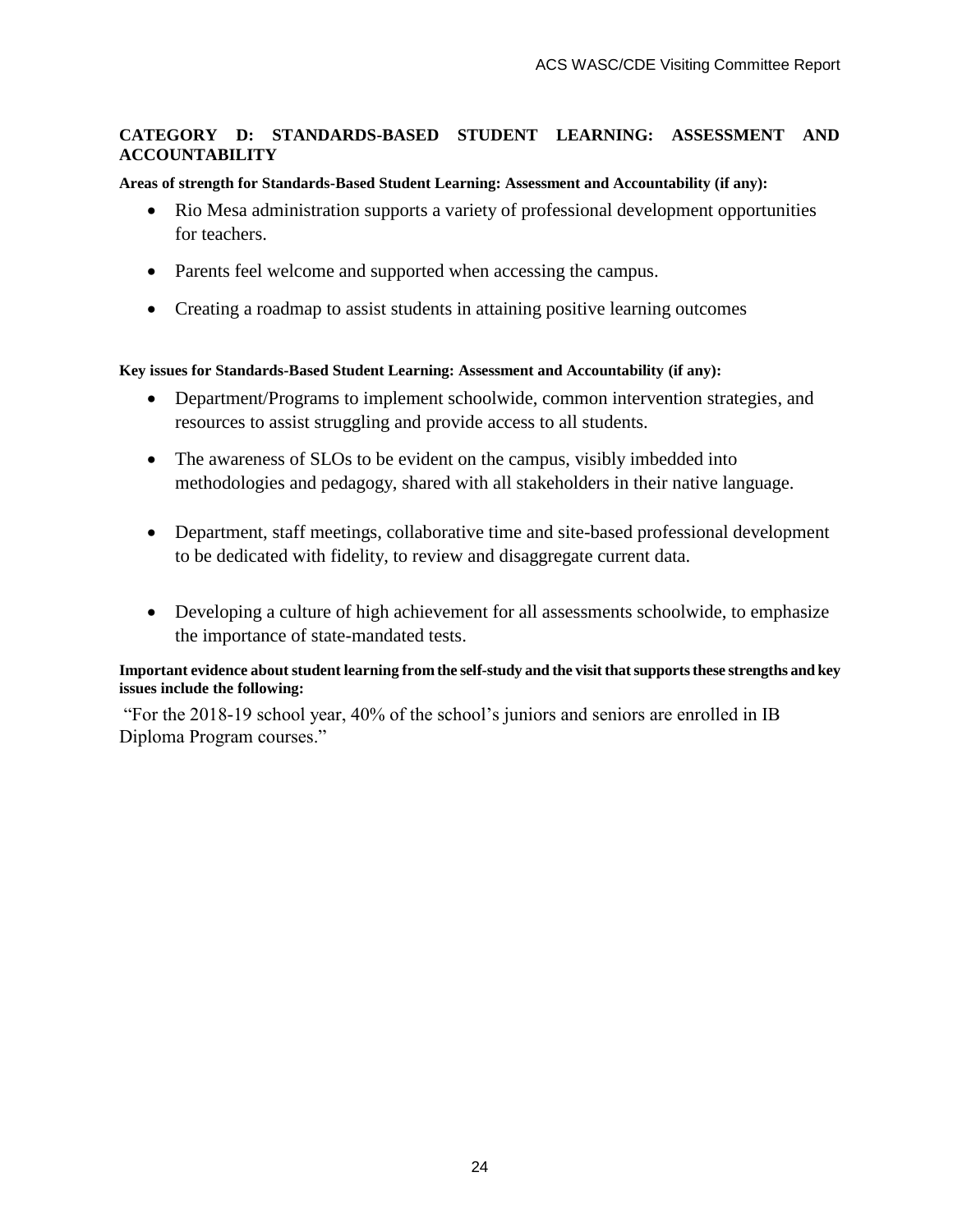## **CATEGORY E. SCHOOL CULTURE AND SUPPORT FOR STUDENT PERSONAL AND ACADEMIC GROWTH**

#### **E1. Parent and Community Engagement Criterion**

To what extent does the school leadership employ a wide range of strategies to encourage family, business, industry, and community involvement, especially with the learning/teaching process?

#### **Visiting Committee comments:**

There are a variety of options that provide parents the opportunity for involvement at Rio Mesa; ELAC committee, Parent Faculty Organization (PFO), athletic and band boosters, School Site Council, the RMHS Scholarship Foundation and Alumni Associations. Information is made available to parents, via ParentVue (student progress information, grades, assignments, etc.), bulletins and Friday updates, school website, regular progress reports, social media, and ParentSquare (parent communication portal). The ELAC and PFO committees meet monthly and include parents and staff. Parent support is evident and their connection to the motto "Once A Spartan, Always A Spartan" is demonstrated through their involvement at games, events, and support organizations.

Rio Mesa High School collaborates with the Naval Base at Ventura County and their Pre-Engineering Academy. In addition, students participate in the Pre-Law Academy at the Oxnard Police Department and the Global Trade and Logistics Program at the Port of Hueneme. Rio Mesa students have the opportunity to participate in Ventura County Sherriff and Fire Department Explorer programs, and collaboration exists between local colleges and the robotics program. There is a partnership with Oxnard's Police Department in the DRAGG Program (Drag Racing Against Gangs and Graffiti), and Rio Mesa participates in the national Farm-to-School program, connecting with local fresh food providers and receiving school garden support.

#### **E2. School Environment Criterion**

To what extent is the school a safe, clean, and orderly place that nurtures learning?

To what extent does the school have a culture that is characterized by trust, professionalism, high expectations for all students, with a focus on continuous school improvement?

#### **Visiting Committee comments:**

Students generally feel safe and feel comfortable asking teachers for help. The implementation of PBIS has resulted in an increased perception of mutual respect between staff/teachers and students. The Sprigeo platform supports anonymous reporting concerns involving the mental health and well-being of students is available and publicized throughout campus. Catapult EMS is an additional program available for reporting emergency alerts and managing emergency situations. There is a full-time School Resource Officer (SRO) and seven Campus Supervisors on campus to support a safe and orderly environment. Teachers, staff, and administrators are visible before, during passing, and after school. The site Safety Team meets regularly to discuss issues related to ensuring a safe school environment. This group is also responsible for updating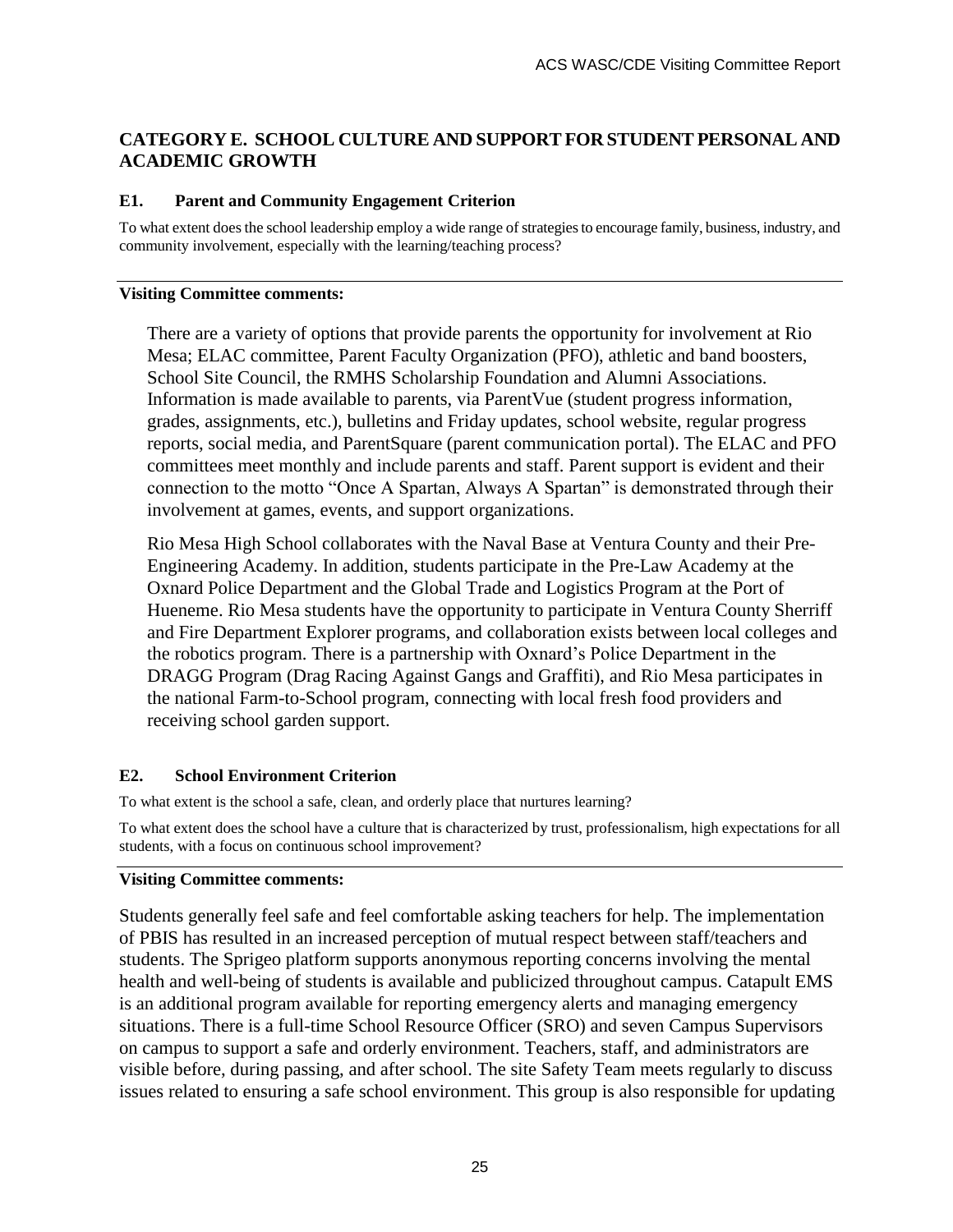and maintaining the Safe School Plan.

There are a variety of ways in which students are recognized for achievements, including "brag tags", honor roll certificates, UC Success Night, Senior Awards Night, EAOP awards, Spartan of the Quarter, and recognition via social media. The IB Diploma Program provides a rigorous curriculum option for students. There are also opportunities to participate in Science Fair, Academic Decathlon, Science Olympiad, MESA Club, Geo Bowl, Mock Trial, and Robotics. There is a Student Intervention Specialist to work with at-risk designated students and behavior interventions for students with IEPs as part of the IEP process. There is also a peer resource program built into ASB to support peer-mediation as a means of conflict resolution. In addition, PBIS has been implemented school-wide to support social, emotional, and behavior support.

There are several ways in which stakeholders receive communication from the school. Parents have access to the ParentVue and ParentSquare portals. There are opportunities to participate on School Site Council, ELAC, PFO, and booster organizations. The administration also uses social media platforms, and messaging features through ParentSquare, Remind101, and telephone "all-calls" to communicate information to parents. The school website is kept up-todate and contains information regarding school policies and activities, and teachers regularly participate in "job-alikes" to collaborate within departments and content areas.

#### **E3. Personal and Academic Student Support Criterion**

To what extent do all students receive appropriate academic support and multi-tiered intervention to help ensure school, college, and career success?

To what extent do students with special talents and/or needs have access to a system of personal support services, activities, and opportunities at the school and community?

#### **Visiting Committee comments:**

Rio Mesa provides personalized interventions to support students' social-emotional needs. There are student support groups for students who are struggling with grieving, drugs and alcohol, and counseling support and services for whatever students may be struggling with. There are academic interventions in place that include before, lunch, and after school tutoring, a "ZAP" Saturday program to make up assignments for credit, and after-school and summer credit recovery. Programs are offered before and after school, during lunch, and on Saturdays, so students have options to take advantage of these academic supports as their schedules permit. The full time EAOP specialist supports students in completing a-g requirements and the many electives have become part of the CTE pathways that are offered on and off-campus. There is also an intervention specialist to work specifically with at-risk students. All students take the PSAT and SAT at no charge. The Athletics Department is in the beginning stages of implementing the Positive Coaching Alliance program. This program will provide training to student athletes who will be tasked with serving as leaders on campus who model and promote positive character and behavior. There is an on-campus "Caring Closet" where students have access to personal hygiene supplies and may request other supplies and/or clothing they need. Students can communicate this need with confidentiality via a QR reporting code posted throughout campus.

Data is evaluated and shared with the school (administrators, teachers, counselors). Student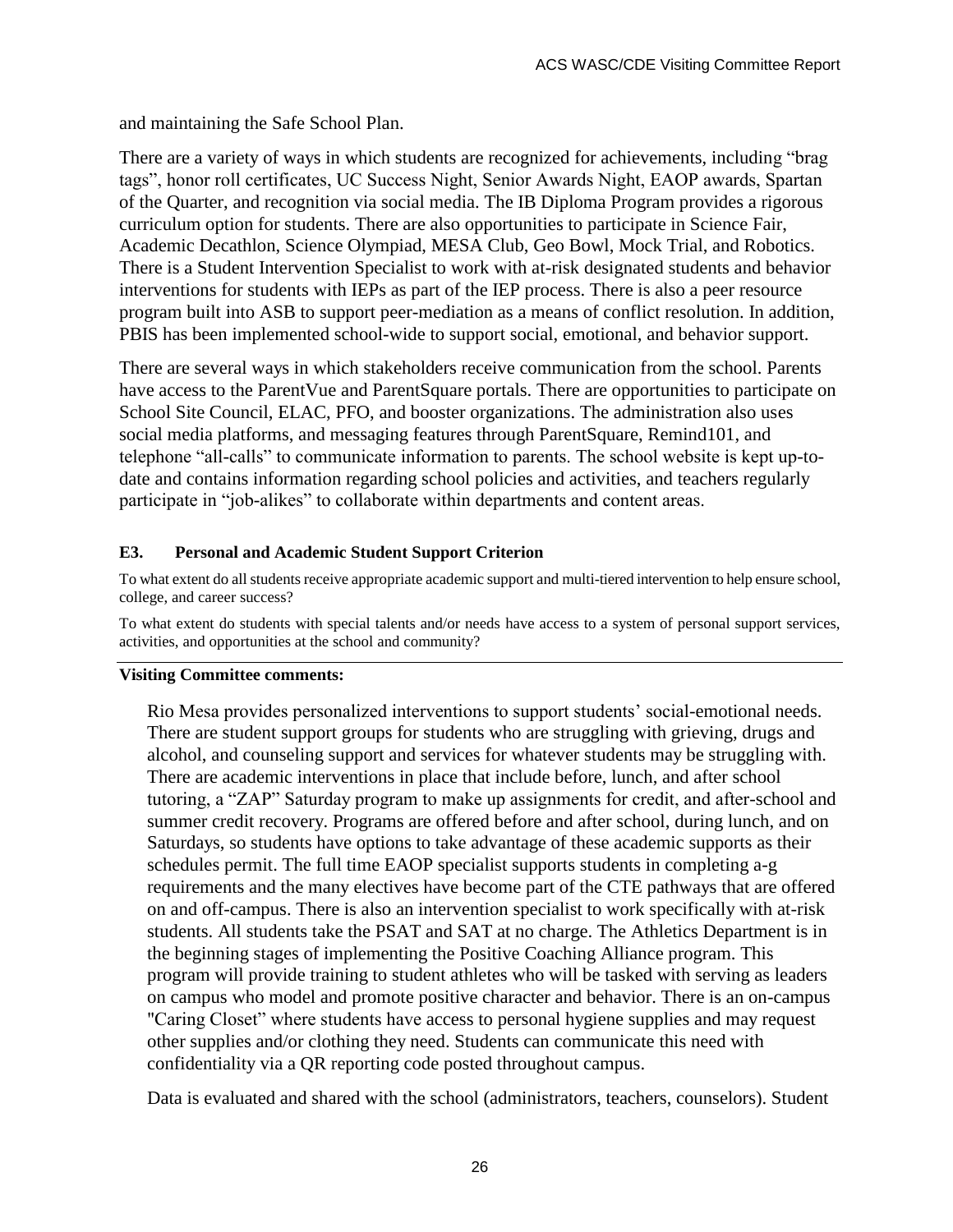D/F lists are run by the counselors at each progress report period and data is reviewed by administration, counselors, and department chairs. The department chairs share this information with their respective departments. The counselors hold at-risk senior contact meetings to help support student progress toward graduation. Students have access to participate in AVID, CTE pathways, the IB program, and AP classes.

Assessment scores and grades are evaluated (ex. ELPAC, CAASPP, students with D/F, etc.) to identify students who are not making adequate progress. There is a data team in place to run the data and follow-up with department chairs/teachers.

Rio Mesa provides a variety of course offerings at all levels to meet the needs and interests of all students. The school allows students to enter IB and AP classes without teacher recommendation.

There are a multitude of clubs, sports, and curricular activities in which Rio Mesa students can participate. The clubs are plentiful, varied and represent the interests and diversity of the school community. There are also AP, IB, AVID, and several CTE pathways with courses both on- and off-campus to support college and career readiness. The EL AVID class is specifically designed to support English Learners readiness to attend college and ZAP is in place to support student completion of assignments.

#### **CATEGORY E: SCHOOL CULTURE AND SUPPORT FOR STUDENT PERSONAL AND ACADEMIC GROWTH**

#### **Areas of strength for School Culture and Support for Student Personal and Academic Growth (if any):**

- Students have access to a variety of curricular and co-curricular activities that reflect their diverse backgrounds, cultures, and interests.
- There are a variety of services in place to support students in the areas of physical and mental/social-emotional health, career, and personal counseling.
- Students are comfortable approaching teachers, administrators, and counselors for academic and/or social/emotional support/assistance.

#### **Key issues for School Culture and Support for Student Personal and Academic Growth (if any):**

- Targeted intervention supports for students who are struggling or not achieving at expected levels based on formative and summative assessment data.
- Increase parent participation in ELAC and PFO and investigate ways to specifically involve parents of special needs students.
- Introduction of a recognition program to celebrate the achievements of the Rio Mesa school community.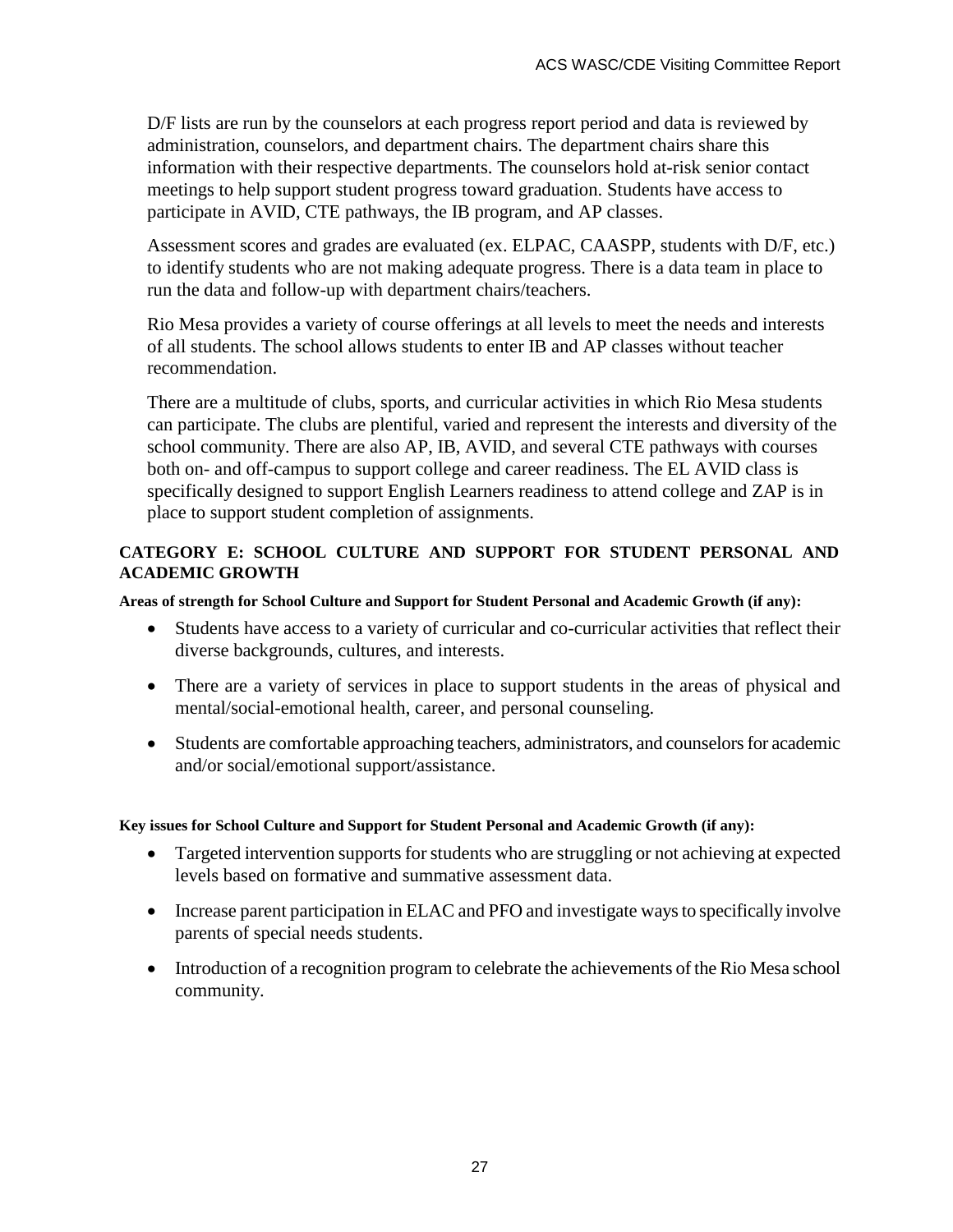## **Chapter IV: Synthesis of Schoolwide Strengths and Critical Areas for Follow-up**

### **Schoolwide Areas of Strength** (list numerically)

- 1. The PBIS Intervention Program has created a climate of trust and openness between both students and staff. The addition of a full time Intervention Coordinator shows the commitment of the school to support social emotional well-being.
- 2. IB Middle Years program implementation has promoted departmental collaboration (job-alikes).
- 3. Teachers have the opportunity to improve their Instructional Technology skills through the Alludo Training model and other professional development opportunities, including support via Tech, Instructional, & Data leads.
- 4. The revision and alignment of CTE pathways

#### **Schoolwide Critical Areas for Follow-Up**

#### **(list numerically; include who, what, why, and the impact on student learning)**

The visiting committee concurs with the school's identified critical areas for follow-up that are outlined in the schoolwide action plan. These are summarized below:

- 1. Increase the number of students who graduate college and career ready by 3% annually for each subgroup.
- 2. Raise academic achievement as evidenced by a 3% annual reduction in the number of Ds and Fs earned by our students
- 3. Increase parity by narrowing the achievement gaps for significant subgroups in all indicators - CAASPP scores, D/F rates, ELPAC scores, graduation rates, college and career readiness indicators, discipline data, enrollment in rigorous courses - by at least 3 % annually.

In addition, the visiting committee has identified critical areas for follow-up that need to be addressed:

#### **(Note: Show the relationship to what the school has already identified, if possible.)**

- 1. Revise the Schoolwide Learner Outcomes to include all stakeholder input, create separate vision and mission statements that are reflective of the Schoolwide Learner Outcomes which are measurable and have been validated by all stakeholders.
- 2. Provide PD that allows peer-to-peer collaboration in order to create common assessments, support common core, and integration of the College & Career Readiness indicators and standards across the curriculum
- 3. Increase the number of students who graduate college and career ready for each subgroup.
- 4. Raise academic achievement for all students, as evidenced by an increase in the graduation rate, annual reduction of D/F's and reducing the percentage of students scoring "nearly met and not met" on the CAASPP for ELA and Math.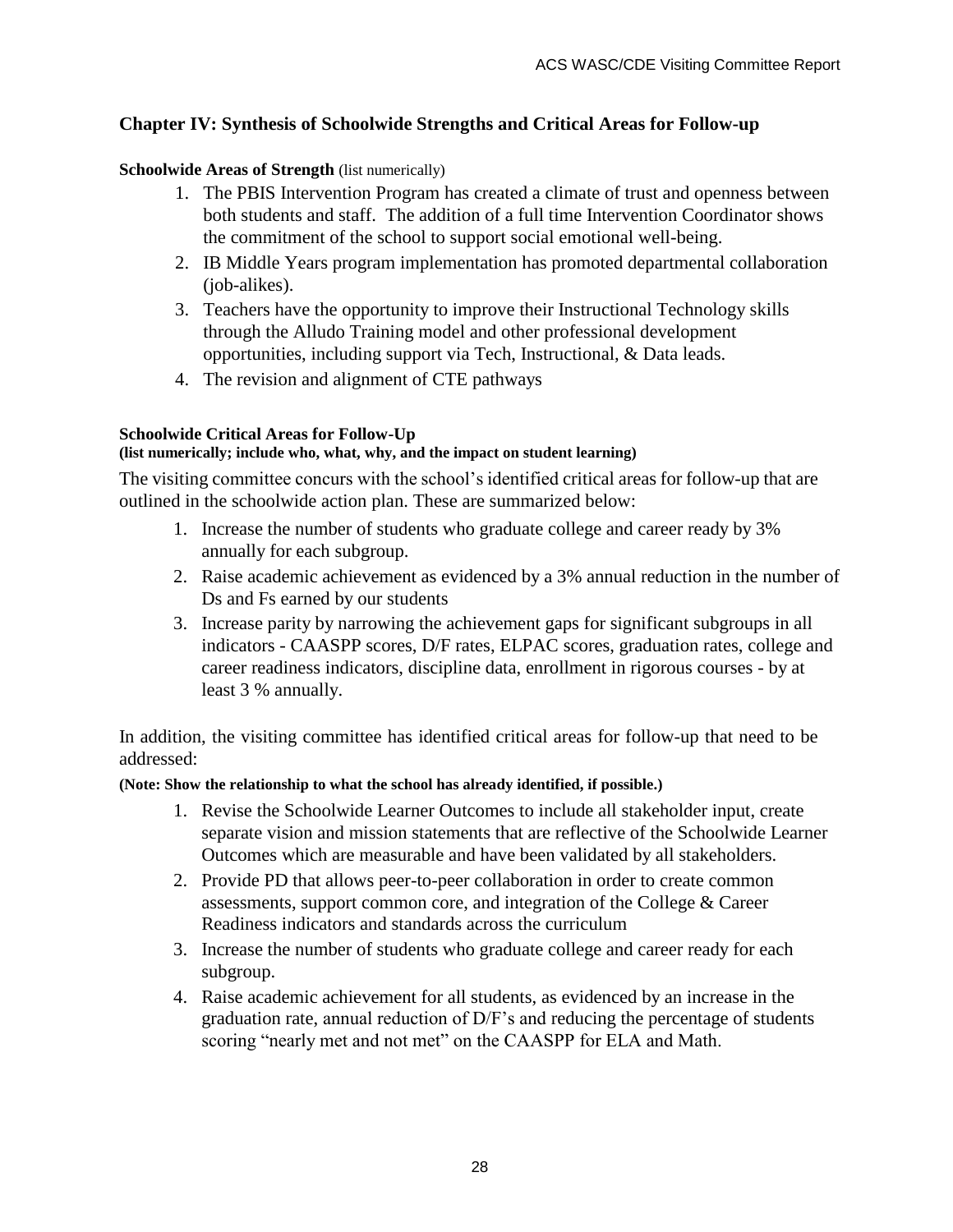5. Continue to close the achievement gap in relationship to academic performance between subgroups by providing academic interventions, inside and outside of the school day.

Items 1 & 2 are modified from the 2016 re-visit critical areas for follow-up and 3,4,  $& 5$  are related to the school's goal  $#3$ , but are focused on increasing scores where the school has identified narrowing the achievement gap between subgroups.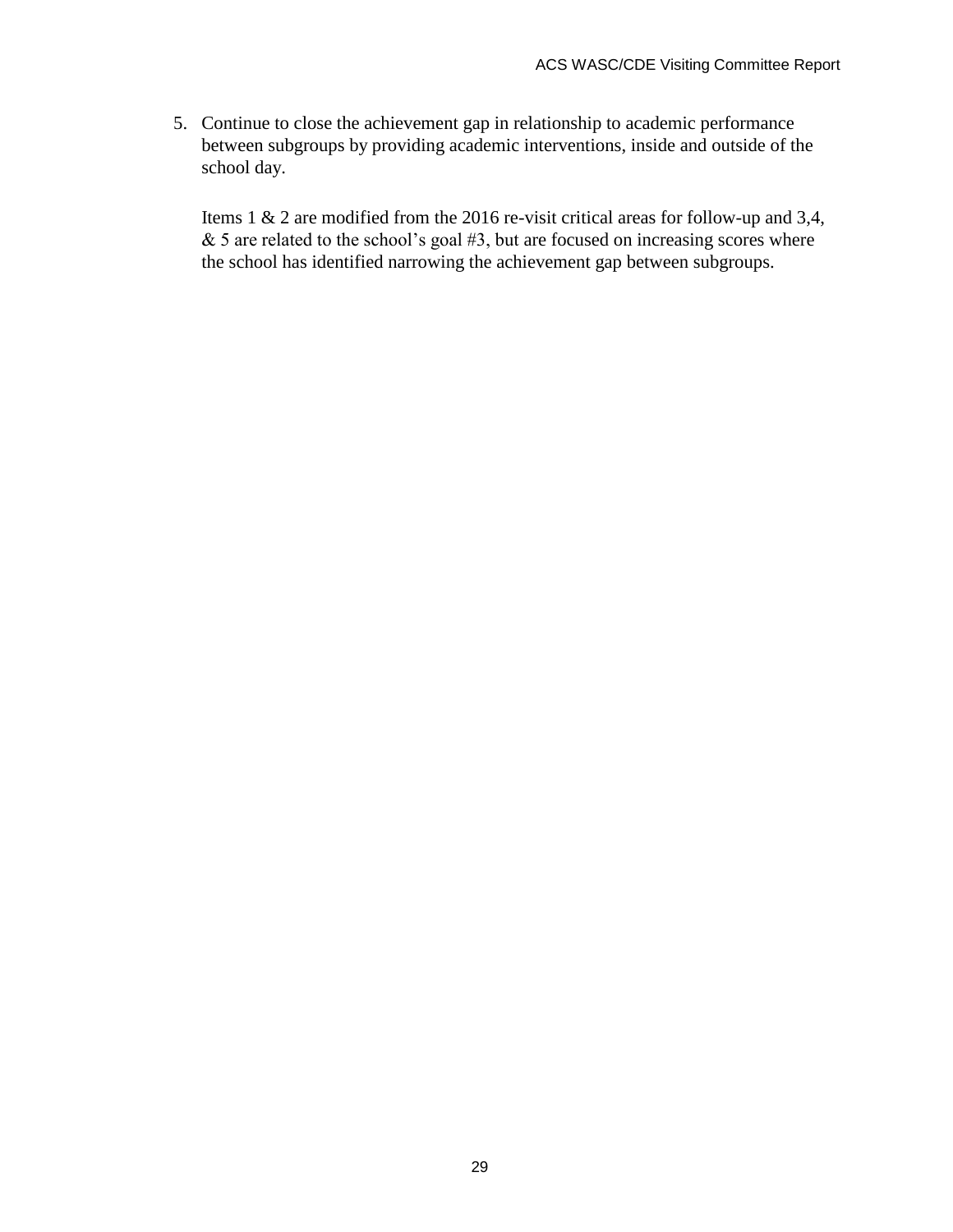## **Chapter V: Ongoing School Improvement (1–2 pages)**

#### **Include a brief summary of the schoolwide action plan**

The school identified 5 critical areas for follow-up. Based on conversations during the visit with students and staff, the visiting committee determined that 2 of their action plan goals were not considered critical areas for follow-up:

Action Plan Goal 2

"Support teachers and staff in the implementation of PBIS strategies to create a more welcoming and engaging climate on campus, to be measured by 85% fidelity during PBIS-led campus observations as well as official administrative observations, and via analysis of key questions on annual parent and student surveys."

The students and staff indicated PBIS strategies are working and the school climate has improved.

#### Action Plan Goal 3

"Support staff and students with the effective use of technology as part of the learning process, as evidenced by 50% of teachers completing at least 2000 points worth of activities in Alludo and 10% annual increases in teachers using at least two ed-tech tools on a weekly basis (e.g., Google Classroom, the Google Suite of applications, NoRedInk, Adobe Spark videos, Desmos, Geogebra, EdPuzzle, online curriculum tools, etc.)."

This item and its components were focused on teachers and it was difficult to correlate the item to improved student achievement. The addition of critical area #2 by the VC has professional development geared towards student achievement using a variety of tools and technology.

The school action plan addresses many of the critical areas for follow-up. Some of the action plan goals are broad and include a variety of items. The school tied all of their actions items to the SPSA & LCAP goals. The report states "The plan included here reflects our commitment to the SPSA goals as well as some key factors that arose during the Focus Group process" and "the administration and staff will be following a more structured approach to our own performance analysis by hewing more closely to the Focus on Learning process in the future".

The action plan steps are not directly related to the Action Plan Goals (critical areas for followup). as they have used their LCAP strategies/action steps and action steps from the SPSA and made them fit into what may improve student achievement for the critical areas. The action plan did not include schoolwide initiatives such as the technology or professional development plans. On the surface the plan has all of the required components. However, more suggestions on what they "want to do, in the future" from their report would make their action plan goals more attainable and possibly have an impact on improving overall student achievement.

The existing factors and impediments to support the attainment of the action plan goals are problematic. Staff during the visit continually were unable to express what was current practice and continued to rely on what will be done in the next two years. The VC concluded that since the WASC process was not valued by the past by the administration, that many of the staff members do not fully understand WASC, which makes the follow-up process of the action plan